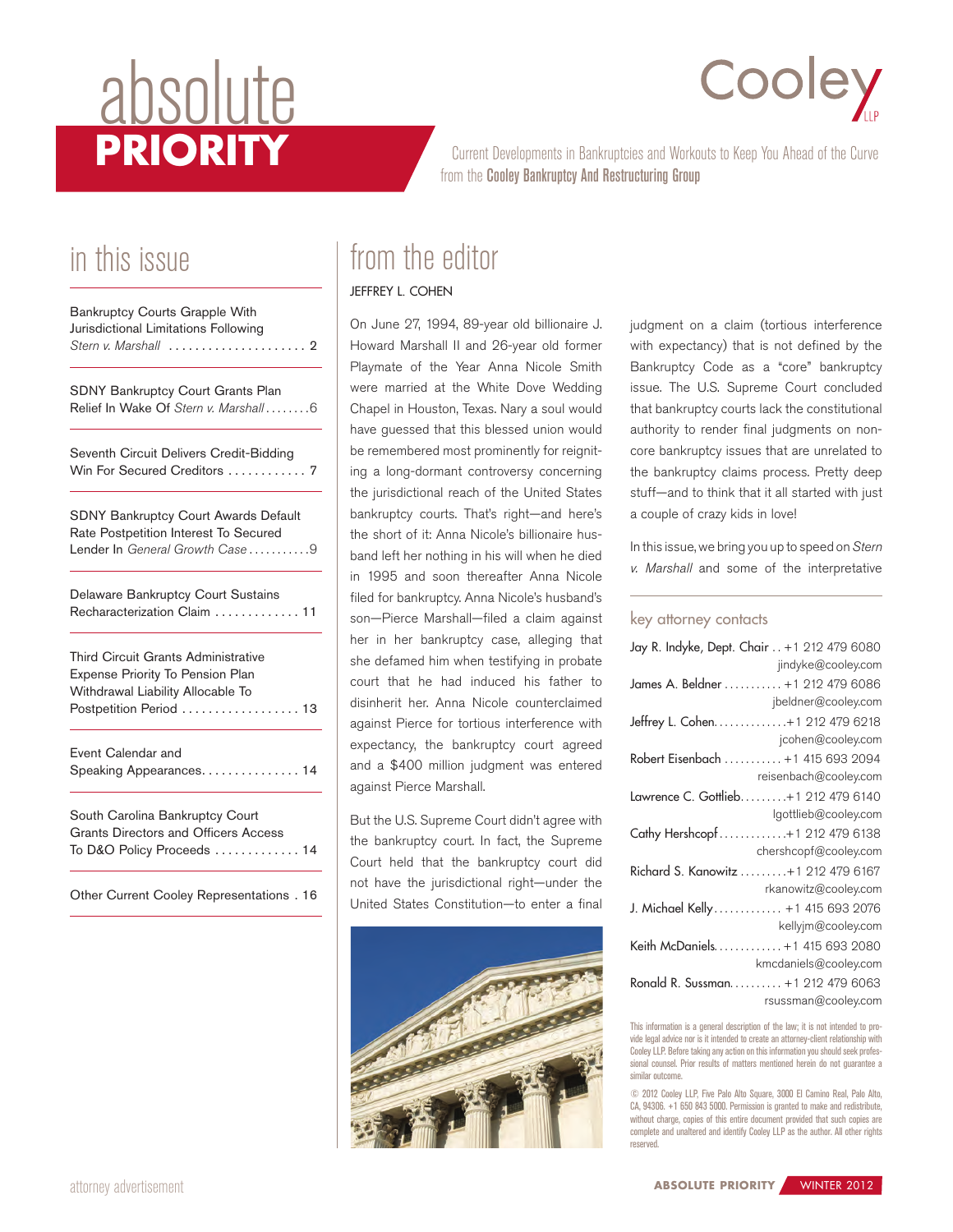<span id="page-1-0"></span>bankruptcy court decisions that have been rendered in its wake. We'll also fill you in on some interesting decisions concerning credit bidding, postpetition interest accruals and the treatment of recharacterization claims against insiders. So, in other words, it's a great time to settle in next to that warm winter fire and peruse our Winter 2012 edition of *Absolute Priority*… As always, the Cooley bankruptcy group has been busy representing creditors' committees in many of today's prominent retail bankruptcy cases, debtors attempting to restructure their businesses in chapter 11 and strategic and financial buyers of distressed assets. Nevertheless, we are never too busy to keep you up to date on the latest developments in the bankruptcy world. You are, after all, our *Absolute Priority*…

Enjoy this latest issue and we look forward to hearing from you.

## absolute **PRIORITY**

| Editor in Chief Jeffrey L. Cohen |                |
|----------------------------------|----------------|
| Managing EditorSeth Van Aalten   |                |
| Contributing AuthorsDana Katz    |                |
|                                  | Michael Klein  |
|                                  | Lesley Kroupa  |
|                                  | Alex Velinsky  |
|                                  | Robert Winning |

Stay informed. To sign up for future issues of *Absolute Priority*, Cooley's quarterly newsletter on bankruptcy issues and developments, visit [www.cooley.com/alert.](http://www.cooley.com/alert)

To keep informed on regular updates in the bankruptcy sector, you can check In The (Red): The Business Bankruptcy Blog, authored by Cooley partner Robert Eisenbach. To read In The Red, visit: [bankruptcy.cooley.com](http://www.bankruptcy.cooley.com/).

## Bankruptcy Courts Grapple With Jurisdictional Limitations Following *Stern v. Marshall*

In *Stern v. Marshall*, Case No. 10-179, 2011 WL 2472792 (June 23, 2011), the United States Supreme Court, in a 5-4 opinion authored by Chief Justice Roberts, affirmed a 2010 ruling of the Ninth Circuit Court of Appeals and held that a bankruptcy court, as a non-Article III court, did not have the constitutional authority to decide a state law claim brought by a debtor against a creditor, even though the matter was part of the "core" statutory jurisdiction of the bankruptcy court. The *Stern* decision revived a long-dormant controversy regarding the constitutionality of the exercise of "judicial power" by bankruptcy judges. By failing to provide clear guidance as to the extent of a bankruptcy judge's authority in the aftermath of its decision, the Supreme Court has thrown the bankruptcy system into a state of flux. In the months since Stern was handed down, bankruptcy courts have struggled to discern the full implications of the Court's decision, and as the published decisions summarized herein demonstrate, the prevailing mood is one of caution and uncertainty.

Article III, section 1 of the Constitution mandates that the "judicial power of the United States, shall be vested in one Supreme Court, and in such other inferior courts as the Congress may from time to time ordain and establish." U.S. CONST art. III, § 1. Article III further provides that the judges of Article III courts must be afforded life tenure during "good behavior" and a salary that cannot be reduced by Congress. *See Stern*, 2011 WL 2472792 at \*6. The Supreme Court has long recognized that Congress may not withdraw from an Article III court "any matter which, from its nature, is the subject of a suit at the common law, or in equity, or admiralty." *Murray's Lessee v. Hoboken Land & Improvement Co.*, 18 How. 272, 284 (1856). When a suit is made of "the stuff of the traditional

#### ANALYSIS BY [Ronald](http://www.cooley.com/rsussman) R. [Sussman](http://www.cooley.com/rsussman)



Recently, Judge Dennis Montali of the Bankruptcy Court for the Northern District of California issued a recommendation to the District Court against the motions of sixteen defendants to withdraw the reference in fraudulent transfer adversary proceedings commenced against them. Judge Montali reasoned that the Supreme Court emphasized that the scope of its holding in *Stern v. Marshal* is limited to the narrow context of state law counterclaims and that fraudulent transfer actions are core proceedings. *Heller Ehrman LLP v. Arnold and Porter, LLP (In re Heller Ehrman LLP)*, Adv. Pro. No. 10-03203 (Bankr. N.D. Cal. Sept. 28, 2011). Numerous other bankruptcy judges, including Judge Drain in the SDNY and Judges Gross and Sontchi in Delaware, have authored opinions addressing the scope of *Stern v. Marshall*. We will report on these and other opinions in future editions of *Absolute Priority.*

actions at common law tried by the courts at Westminster in 1789," and is brought within the bounds of federal jurisdiction, the responsibility for deciding that suit generally rests with Article III judges in Article III courts. *See Stern*, 2011 WL at \*6 (citing *Northern Pipeline*, 458 U.S. 50, 90 (1982) (Rehnquist, J., concurring in judgment).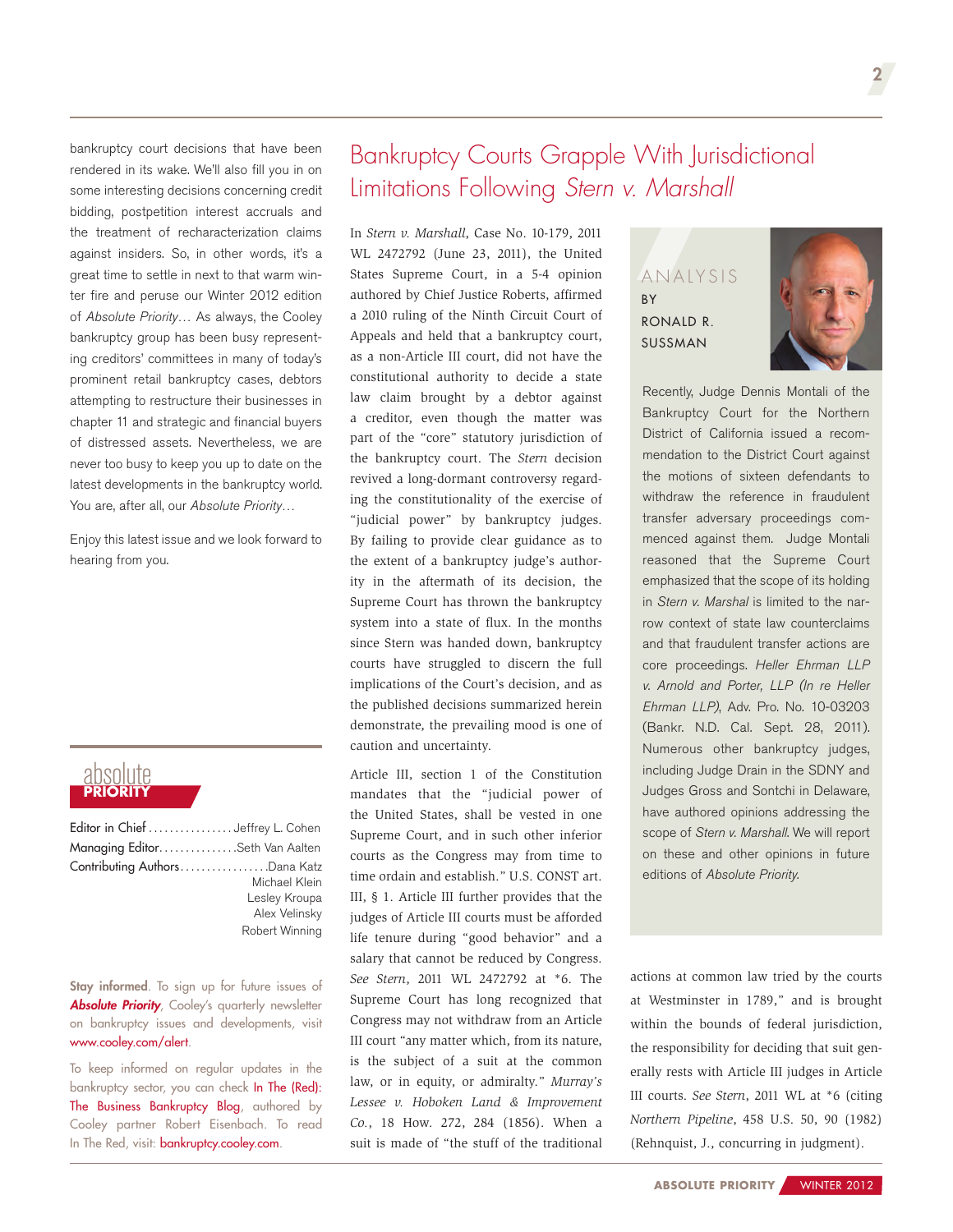In 1978, Congress enacted the Bankruptcy Code, which established a new system of non-article III bankruptcy courts, which were vested with broad jurisdiction to hear and determine all civil proceedings arising under or related to the Bankruptcy Code. Notably, Congress did not provide life tenure for bankruptcy judges or protect their salaries from Congressional reductions. In its 1982 *Northern Pipeline* decision, the Supreme Court declared the grant of jurisdiction in the 1978 statute invalid, holding that Congress could not grant non-Article III courts jurisdiction to finally decide state law claims that were merely "related to" a bankruptcy case because doing so removed "the essential attributes of judicial power from the Art. III district court." *Northern Pipeline Constr. Co. v. Marathon Pipe Line Co.*, 458 U.S. at 87.

In direct response to the *Northern Pipeline*  decision, Congress enacted 28 U.S.C. § 157(b)(2)(C) in 1984, which classified bankruptcy judges as non-Article III "units" of the district court, and enacted sections 1334(b) and 157 of the U.S. Code to govern the exercise of federal bankruptcy jurisdiction. Section 157(b)(1) authorizes a bankruptcy judge to finally decide all core proceedings under the Bankruptcy Code or in a case under title 11 subject to ordinary appellate review. Section 157(c) (1), in contrast, authorizes a bankruptcy judge to hear, but not finally decide, a proceeding that is "related to" a case under title 11. For these matters, the bankruptcy judge is required to submit findings of fact and conclusions of law, which are subject to *de novo* review, to the district court. *See*  28 U.S.C. § 157. This statutory scheme has governed the jurisdictional authority of the bankruptcy courts without controversy for almost 30 years.

The *Stern* decision turned this system on its head. *Stern* arises from a dispute over who was entitled to the assets of the late oil tycoon J. Howard Marshall— Pierce Marshall, his son, or Vickie Lynn Marshall (more commonly known as Anna

Nicole Smith, a former model and Playboy Playmate of the Year), his wife and Pierce's step-mother. Two courts, a Texas state court and a federal bankruptcy court, reached opposite conclusions regarding which potential heir was entitled to J. Howard Marshall's assets. Just prior to J. Howard's death, Vickie filed suit in Texas state probate court, asserting that Pierce had fraudulently induced J. Howard to exclude her from his will. The Texas state court rejected Vickie's claim and ruled in Pierce's favor. Contemporaneously with these proceedings, Vickie filed for bankruptcy, and Pierce filed a complaint and a proof of claim in the bankruptcy court alleging that Vickie had defamed him. Vickie responded by filing a counterclaim seeking damages based on Pierce's alleged tortious interference with J. Howard's gift to Vickie.

The bankruptcy court granted summary judgment to Vickie on the defamation claim, and subsequently ruled in her favor on the tortious interference counterclaim, awarding her \$400 million in damages. Pierce later contended that the bankruptcy court lacked jurisdiction over Vickie's state law counterclaim, asserting that bankruptcy courts only have limited jurisdiction over such claims. On appeal, the Ninth Circuit agreed, and held that (i) the bankruptcy court lacked authority to enter judgment on Vickie's counterclaim, because it was not a "core" proceeding; and (ii) the decision of the Texas state court, which was first-in-time, controlled. The Supreme Court affirmed the Ninth Circuit's ruling, but did so on different legal grounds. The Court unanimously found that Vickie's counterclaim was a "core" proceeding under 28 U.S.C. § 157(b), but a majority of the Court nonetheless concluded that the bankruptcy court lacked the authority under Article III of the Constitution to decide the counterclaim to the extent that it was not resolved in connection with the process of allowing or disallowing Pierce's proof of claim.

In addressing the constitutionality of 28 U.S.C. § 157, the Supreme Court noted

## CASE: IN THE NEWS

#### *In re ArchBrook Laguna Holdings LLC***, Case No. 11-13292 (Bankr. S.D.N.Y. 2011)**

#### Cooley representation:

Counsel to the Official Committee of Unsecured Creditors

#### ACTION:

Cooley advised the creditors' committee of this consumer electronics and housewares reseller and distributor in connection with the sale of substantially all of the debtors' assets pursuant to section 363 of the Bankruptcy Code and conducted an investigation into potential causes of action.

**»** *[View the other current Cooley](#page-15-0) [representations on page 16.](#page-15-0)*

that the goal of Article III, section 1 was to establish an independent judiciary free from the undue influence of the other branches of government. *Stern*, 2011 WL 2472792 at \*14. The Supreme Court stated that, in furtherance of this goal, traditional common-law actions within the scope of federal jurisdiction *must* be heard by Article III judges, and determined that the bankruptcy court improperly exercised the "judicial power of the United States" because it purported to enter a final judgment on a state common-law claim. The majority also found that this abuse of judicial power was not cured by the "public rights" exception, which recognizes that Congress may constitutionally assign cases involving public rights to "legislative" courts for resolution. While the Court acknowledged that its treatment of the public rights exception has not been entirely consistent, it concluded that this case could not fit within any of the varied formulations of the doctrine because Vickie's common-law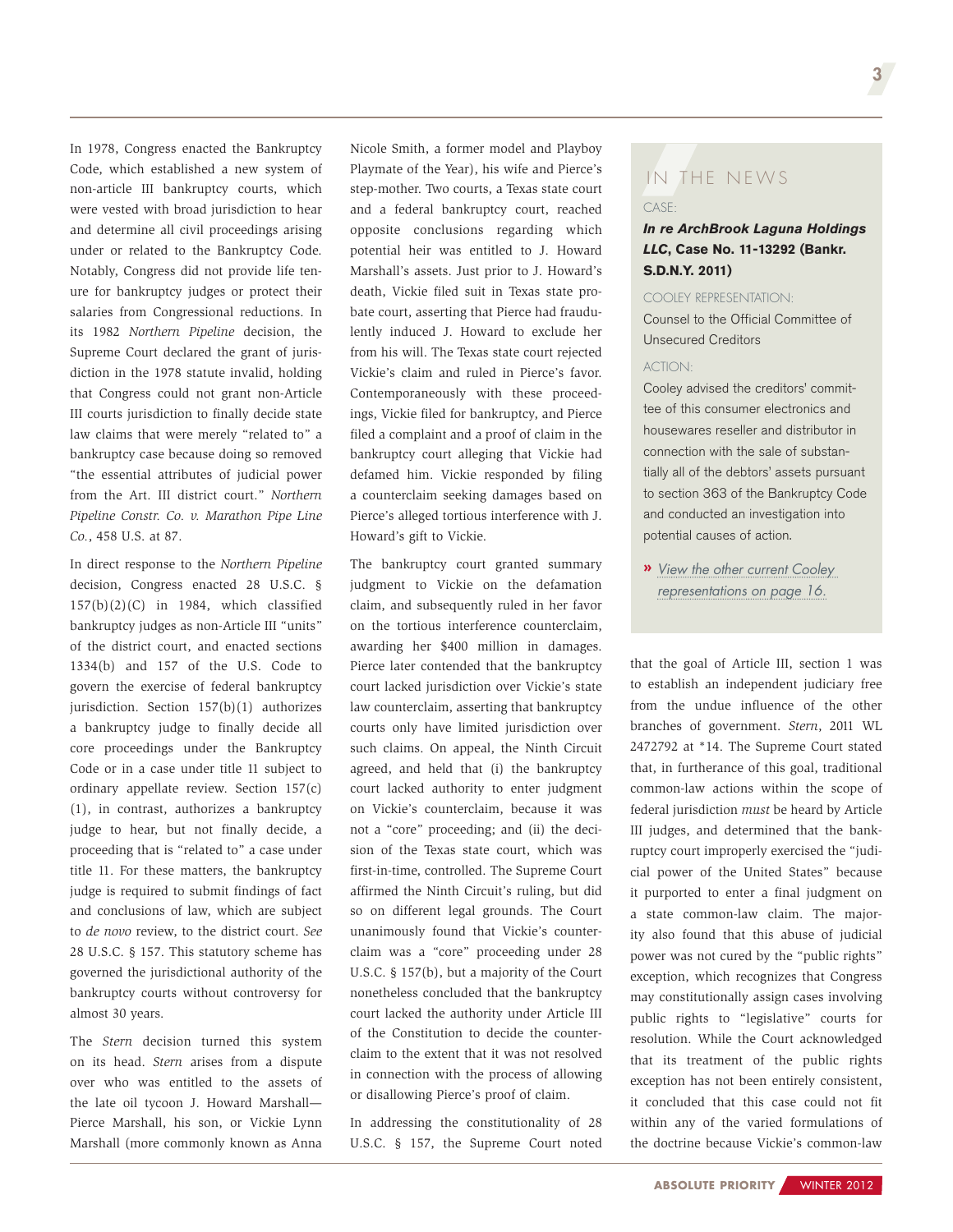counterclaim: (i) did not flow from a federal statutory scheme and was not "completely dependent" upon adjudication of a claim created by federal law; (ii) was not a matter that can be pursued only by the grace of the other branches; (iii) was not the type of matter that historically could have been determined only by those branches; and (iv) was not limited to a particularized area of the law, such as the examination and determination of a specialized class of questions of fact assigned to an administrative

A chorus of commentators quickly concluded that Stern is the most significant bankruptcyrelated Supreme Court decision since Northern Pipeline. Others have echoed Justice Breyer's concerns that Stern will cause inefficiencies, uncertainty, delays and added costs to the bankruptcy system that will frustrate and overwhelm debtors, creditors, bankruptcy courts and district courts alike.

agency as an expert in dealing with such matters. *Id*. at \*15-\*16.

The Court also rejected Vickie's argument that the bankruptcy court had the authority to adjudicate her counterclaim because Pierce filed a proof of claim in the bankruptcy. The Court distinguished the cases of *Katchen v. Landy*, 382 U.S. 323 (1966), and *Langenkamp v. Culp*, 498 U.S. 42 (1990), and held that, unlike in those cases, Vickie's counterclaim did not arise from

the bankruptcy itself and that it was not necessary to resolve the counterclaim in the claims allowance process. The Court also noted that Pierce had not consented to the resolution of Vickie's counterclaim in the bankruptcy and that Pierce had nowhere else to go if he wished to recover on his claim. The Court also rejected practical arguments made by Vickie, various amicus briefs and Justice Breyer's dissenting opinion regarding the negative impact that its ruling would have on the operation of the bankruptcy system that had been in place since Congress's enactment of section 157(b) of title 28. The majority was not convinced that the consequences would be significant and contended that its decision "does not change all that much." *Id*. at \*24.

At first glance, the Court's reticence regarding the import of its holding appears to be misplaced. A chorus of commentators quickly concluded that *Stern* is the most significant bankruptcy-related Supreme Court decision since *Northern Pipeline*. Others have echoed Justice Breyer's concerns that *Stern* will cause inefficiencies, uncertainty, delays and added costs to the bankruptcy system that will frustrate and overwhelm debtors, creditors, bankruptcy courts and district courts alike. As the academic debate over *Stern's* importance rages, the actual consequences of the Court's ruling are already manifesting themselves, as bankruptcy judges have begun to grapple with the implications of the Court's ruling that bankruptcy courts cannot issue final orders in some core matters. Two of the numerous recent decisions that have been rendered by bankruptcy judges across the country regarding the extent to which bankruptcy courts may hear and determine fraudulent conveyance actions are indicative of issues that will be addressed in countless proceedings in the future.

In *Samson v. Blixseth (In re Blixseth)*, 2011 WL 3274042 (Bankr. D. Mont. Aug. 1, 2011) the court ruled, *sua sponte*, that it could not constitutionally assert jurisdiction over a fraudulent transfer claim, even though

## Case: IN THE NEWS

#### *In re Alexander Gallo Holdings, LLC, et al.***, Case No. 11-14220 (Bankr. S.D.N.Y. 2011)**

#### Cooley representation:

Counsel to the Official Committee of Unsecured Creditors

#### ACTION:

Cooley assisted in the going-concern sale of this court reporting and litigation services provider to its prepetition subordinated second lien lenders and is conducting an investigation into potential causes of action against certain of the debtors' insiders.

**»** *[View the other current Cooley](#page-15-0) [representations on page 16.](#page-15-0)*

it was a core proceeding. In *Blixseth*, the trustee had sued to invalidate a marital settlement agreement and asserted fraudulent transfer claims, among others, against the debtor's ex-husband. The court determined that the fraudulent conveyance claims do not fall within the public rights exception, characterizing such claims as "quintessentially suits at common law that more nearly resemble state law contract claims brought by a bankrupt corporation to augment the bankruptcy estate than they do creditors' hierarchically ordered claims to a pro rata share of the bankruptcy res." *Blixseth*, 2011 WL 3274042 at \*11. The court further noted that the distinction between actions that seek to augment the bankruptcy estate, over which it did not have authority to issue final orders, and those that seek a pro rata share of the bankruptcy res, over which it did have such authority, "reaffirms that Congress may not bypass Article III simply because a proceeding may have some bearing on a bankruptcy case; the question is whether the action at issue stems from the bankruptcy itself or would necessarily be

4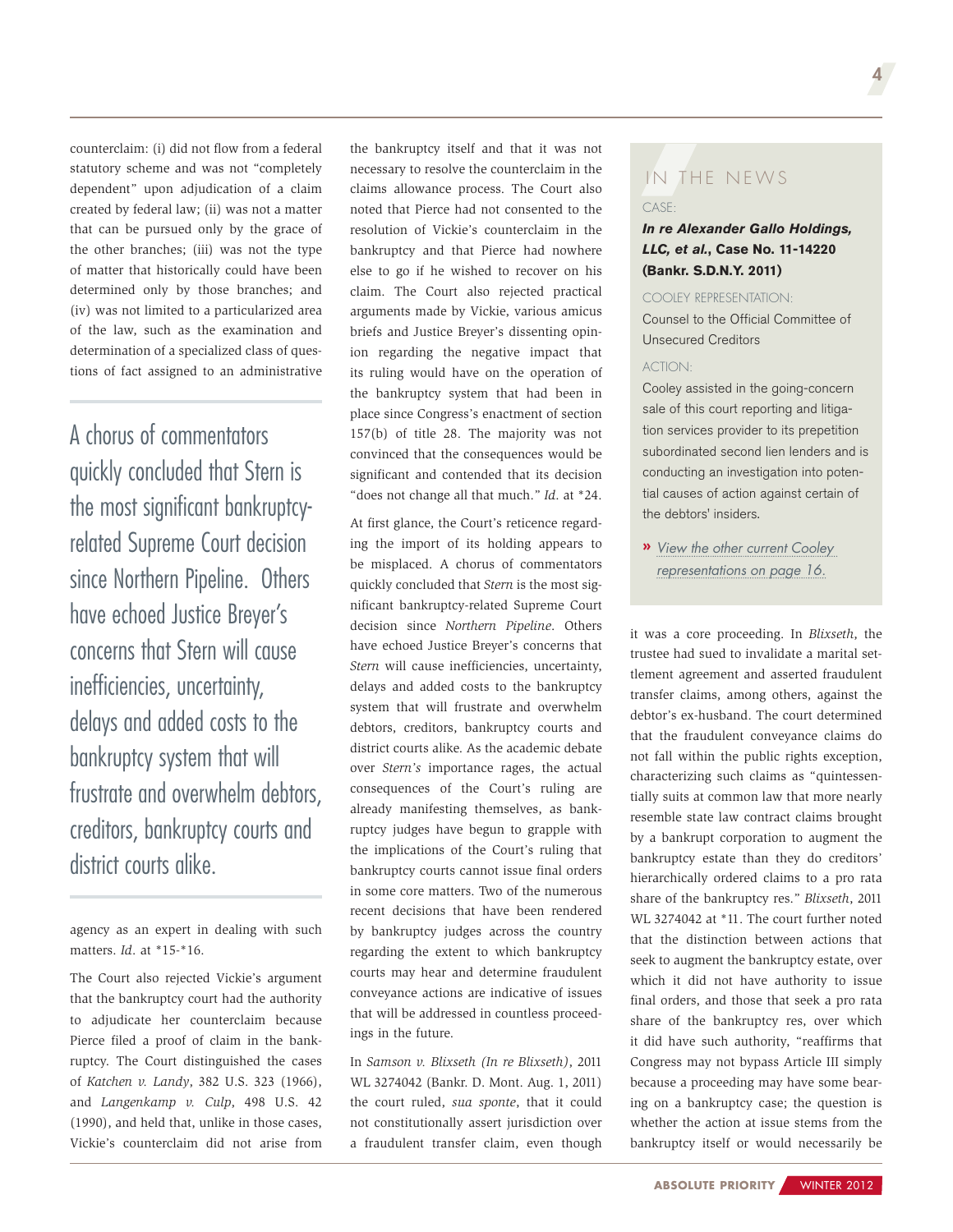resolved in the claims allowance process." Id. Since the trustee's fraudulent conveyance claim was essentially a common law claim attempting to augment the estate, did not stem from the bankruptcy itself and would not be resolved in the claims allowance process, the court ruled that it must be adjudicated by an Article III court.

In *Meoli v. Huntington Nat'l Bank*, *(In re Teleservices Group, Inc.)*, 2011 WL 3610050 (Bankr. W.D. Mich. August 17, 2011), Judge Jeffrey R. Hughes lamented the fact that *Stern* had offered no guidance on the scope of his authority to administer the thousands of bankruptcy proceedings before him. The immediate matter before Judge Hughes concerned a motion by a defendant in a fraudulent conveyance action to amend a pre-trial order to eliminate the order's designation of the adversary proceeding as a matter in which the court could enter a final determination subject only to ordinary appellate review. Judge Hughes expressed frustration that *Stern* offered him "virtually no insight as to how to recalibrate the core-non core dichotomy" so that he could proceed in a manner that he was assured was constitutional, but noted that "[u] nfortunately, this is not a situation where those who labor in the fields can wait until the next fistfight between an expectant heir and his stepmom finds its way to the [Supreme] Court." *Teleservices*, 2011 WL at \*2. Judge Hughes concluded that he could not decide the specific issue before him without first having a better understanding of whether, in light of *Stern*, he possessed the authority to enter final orders with respect to any issue arising in the debtor's bankruptcy case.

After a lengthy analysis of the English and American bankruptcy systems from the colonial period, the Supreme Court's decisions in *Northern Pipeline, Murray's Lessee and Katchen*, among others, and the Constitution itself, Judge Hughes concluded that he was "still constitutionally capable of entering final orders in at least those instances where the order involves only

empowering the estate's representative to engage in an activity that he could have done on his own had Congress chosen that alternative instead." *Id*. at \*12. The court satisfied itself that "Congress has the authority under the Constitution to designate someone other than an Article III judge to make final decisions concerning the administration of the bankruptcy estate it has created and the enforcement of the statutory injunctions it has imposed", including the administration of claims that may be the "stuff" that common law courts or courts of equity also handle. *Id*. at \*13. Turning to the matter before him, Judge Hughes determined that, notwithstanding the foregoing and consistent with *Blixseth*  and the narrow scope of the public rights exception, any judgment to be entered in a fraudulent conveyance action must be done so by an Article III judge, unless the parties consented to the exercise of jurisdiction by the bankruptcy court. Judge Hughes went further however, in light of the fact that he had already heard twelve days of testimony, examined a large number of exhibits, and issued a 127-page opinion setting forth his assessment of the matter. With a nod to the treatment of non-core matters under 28 U.S.C. § 157, Judge Hughes stated that he would "convert my endeavor to a report and recommendation so that a district court may later make his own independent assessment of the Trustee's claim[.]" *Id.*  at \*15. The extent to which the district court adopts Judge Hughes's findings and conclusions, or elects to start the discovery and fact finding process over again, remains to be seen. •

## $CASF$ IN THE NEWS

#### *In re Mervyn's Holdings LLC***, et al., Case No. 08-11586 (Bankr. D. Del. 2008)**

#### Cooley representation:

Counsel to the Official Committee of Unsecured Creditors

#### ACTION:

Cooley, on behalf of the creditors' committee, currently represents Mervyn's as plaintiff in the pursuit of a \$1.2 billion litigation against Target Corporation, Cerberus, Sun Capital, Klaff Realty, Lubert Adler and others who participated in the 2004 sale of Mervyn's and the simultaneous stripping away of Mervyn's valuable real estate assets to the detriment of the retailer's creditors. Cooley recently obtained relief from the court, over the objections of the defendants, to modify its retention structure to provide the estates with the financial flexibility needed to prosecute the litigation through conclusion. The Court recently directed the parties to mediation, which is expected to begin in March 2012.

**»** *[View the other current Cooley](#page-15-0) [representations on page 16.](#page-15-0)*

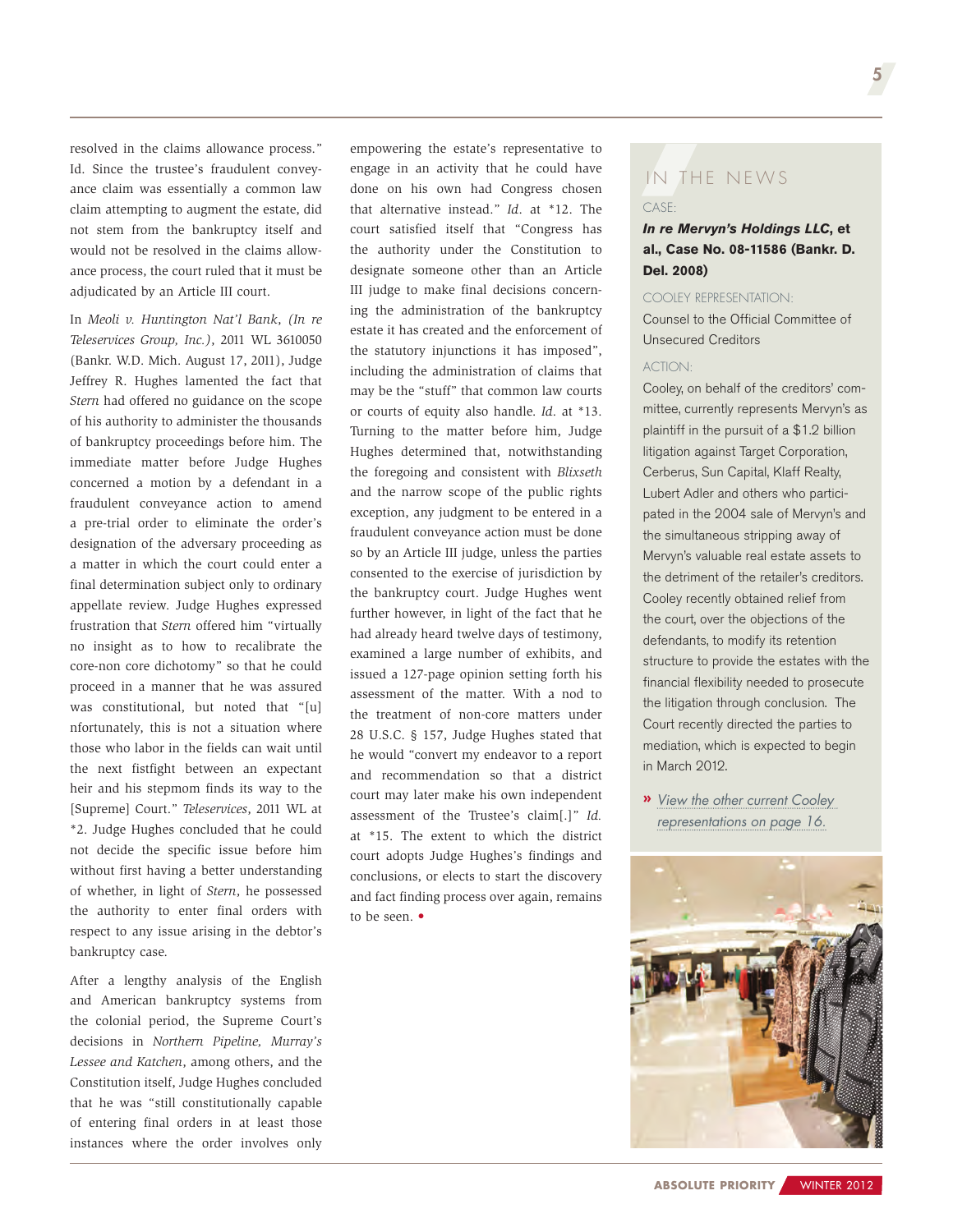## <span id="page-5-0"></span>SDNY Bankruptcy Court Grants Plan Relief In Wake Of *Stern v. Marshall*

In the wake of the recent United States Supreme Court decision in *Stern v. Marshall*, the July 11, 2011 decision issued by the Honorable Judge Robert E. Gerber of the Bankruptcy Court for the Southern District of New York in *In re BearingPoint, Inc. et al.*, 09-10691 (REG), 453 B.R. 486 (Bankr. S.D.N.Y. July 11, 2011) adds to the murky case law applying *Stern* to matters concerning the administration of the bankruptcy estate. In *In re BearingPoint*, the Court granted a motion for limited relief from the Debtors' chapter 11 plan and confirmation order to permit the trustee of the liquidating trust (the "Trustee") to bring suit against BearingPoint's former CEO and directors outside of the Bankruptcy Court for the Southern District of New York in order to comply with the Supreme Court's direction in *Stern v. Marshall.*

When the *BearingPoint* plan was confirmed by the bankruptcy court, a trust was created to own any and all claims that could be pursued by BearingPoint, including an action for breach of fiduciary duty against BearingPoint's former CEO which the Trustee sought to commence. *Id*. at 488. The confirmed plan "required that the bankruptcy court and the district court in the Southern District of New York have exclusive jurisdiction over actions such as the one that the Trustee would like to bring." *Id*. at 489. Fearful that the bankruptcy court would lack jurisdiction to render a final decision on its non-core, state law-based breach of fiduciary duty action in the wake of the *Stern*, the Trustee requested Judge Gerber to modify the confirmation order solely to permit the Trustee to bring the action in Virginia state court in Fairfax County, Virginia, where BearingPoint is headquartered. *Id*. at 491-92.

After reviewing a draft of the Trustee's complaint, the bankruptcy court found the allegations to be "colorable" and explained that "modification of the Confirmation

#### ANALYSIS BY [Jay Indyke](http://www.cooley.com/jindyke)



The *BearingPoint* decision provides yet another illustration of the jurisdictional uncertainty created by the *Stern* decisions and the manner in which bankruptcy courts are grappling with these difficult issues.

Order here would have no adverse effect on creditor expectations under the plan, or raise issues as to the unscrambling of eggs that often are a concern…in modifying confirmation orders after the fact." *Id*. at 495. Judge Gerber reasoned that the provisions at issue were included solely to implement the bankruptcy court's sense of what was appropriate in defining the scope of the limited releases provided to the BearingPoint's directors and officers under the plan. Relying on a mistake of fact theory to support relief under Rule 60(b) of the Federal Rules of Civil Procedure, Judge Gerber noted the jurisdictional uncertainy created by the *Stern* decision and explained that he previously did not "consider how litigants could tie a case up in knots by exploiting their rights to an Article III judge determination when litigation against them is non-core." *Id*.

Judger Gerber's also expressed his concern for the *Stern* majority's decision to find Pierce Marshall's consent to bankruptcy court jurisdiction inadequate under the circumstances, reaosning that "it's fair to assume that it will now be argued, that consent, no matter how uncoerced and unequivocal, will never again be sufficient for bankruptcy judges ever to issue final

judgments on non-core matters." *Id.* at 496-97. According to Judge Gerber, the Supreme Court's failure to recognize Pierce Marshall's consent to bankruptcy court jurisdiction "would at least seemingly invite litigants to consent, see how they like the outcome, and then, if they lose, say their consents were invalid." *Id*. at 497. Wanting to avoid a scenario where the bankruptcy court would maintain jurisdiction over the Trustee's action—premised upon the former CEO's presumed consent to bankruptcy court jurisdiction vis-à-vis the confirmed plan—only to have the CEO raise a jurisdictional objection in the event the bankruptcy court was to ultimately enter judgment against the CEO, Judge Gerber granted the Trustee's motion for limited relief from the confirmed plan to permit the action to be brought in Virginia state court. *Id*. at 498. •

## U P C O MING

Cooley partners **[Lawrence Gottlieb](http://www.cooley.com/lgottlieb)**  and **[Jeffrey Cohen](http://www.cooley.com/jcohen)** will be speaking at the **CRF's Credit & Accounts Receivable Forum** on March 20, 2012, in Marina del Rey, California.



In addition, Cooley partner **[Jay Indyke](http://www.cooley.com/jindyke)** will be speaking at **TMA's Spring Conference**, April 3–5, 2012, in Atlanta, Georgia.

- **»** *For more information visit [www.cooley.com/events](http://www.cooley.com/events)*
- **»** *[View the complete Bankruptcy &](#page-13-0) [Restructuring Event Calendar on](#page-13-0)  [page](#page-13-0) 14*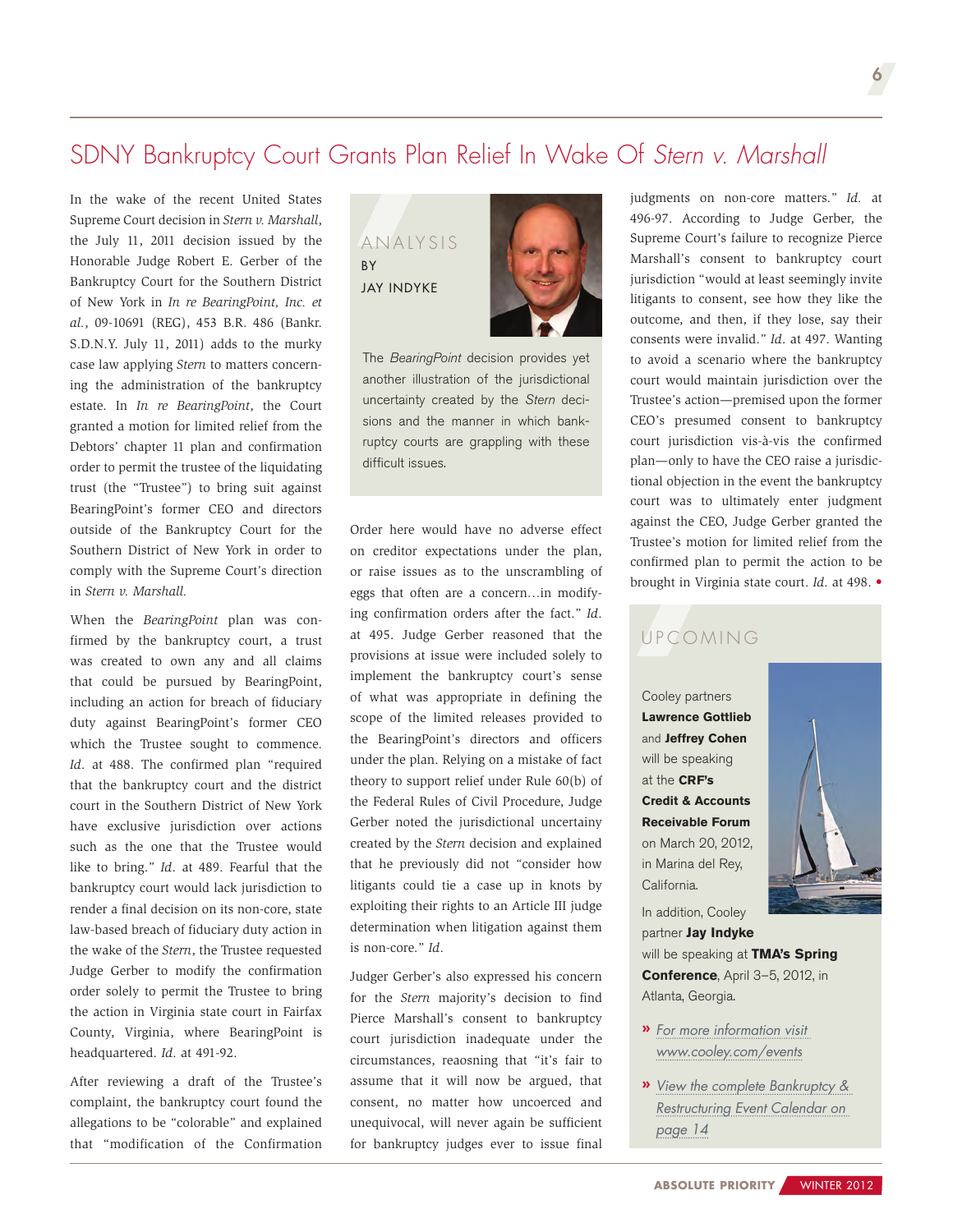## <span id="page-6-0"></span>Seventh Circuit Delivers Credit-Bidding Win For Secured Creditors

In recent years, debtors have increasingly utilized the chapter 11 process to dispose of their assets free and clear of liens and claims pursuant to section 363 of the Bankruptcy Code. Section 363(b) provides that, after notice and a hearing, a debtor may sell or dispose of its assets outside of the ordinary course of business free and clear of all liens, claims, interests and encumbrances. Section 363(k) protects the debtor's secured creditors by empowering them to "credit bid" the amount of their claim against the collateral being sold by the debtor. In other words, if the secured creditor wants to purchase the asset being sold, it is entitled to offset the amount of its claim against the purchase price. This is a significant protection for secured creditors and many courts have held that the creditor is entitled to credit bid the "face amount" of the secured claim, even if the secured creditor is undersecured— i.e., where the value of the underlying collateral is less than the face amount of the claim.

The Bankruptcy Code also permits the debtor to sell assets pursuant to a chapter 11 plan. Section  $1123(a)(5)$  of the Bankruptcy Code provides that a plan may be implemented through the transfer of all or a part of the property of a debtor's estate. Additionally, section 1123(b)(4) provides that a plan may provide for the sale of all or substantially all of the assets of an estate. If a chapter 11 plan providing for the sale of a debtor's assets is rejected by a class of secured creditors, then the plan may only be confirmed through the so-called "cramdown" provisions of section 1129(b)(2). This process imposes additional requirements on the debtor that would not otherwise be required. Specifically, section 1129(b)(2)(A) mandates that the proposed plan be "fair and equitable" to such secured creditors. The debtor may satisfy the fair and equitable standard by meeting one of three requirements:

- The plan provides that the secured creditor (i) retains the lien securing its claim, regardless of whether the collateral is retained by the debtor or transferred to another entity; and (ii) receives deferred cash payments totaling at least the allowed amount of its secured claim;
- The plan provides for the sale of the secured creditor's collateral free and clear of its lien, with such lien attaching to the proceeds of the sale, and with the secured creditor retaining the right to credit bid in any such sale; or
- The plan provides for the sale of the secured creditor's collateral, with the secured creditor receiving other value that is the "*indubitable equivalent*" of its claim.

The Seventh Circuit's decision, which stands in direct contrast with the Third Circuit's decision in *Philadelphia Newspapers*, reaffirms the conventional wisdom regarding a secured creditor's right to credit bid in asset sales under a plan and represents a significant victory for secured creditors.

Importantly, the third requirement of the fair and equitable standard is silent as to whether the secured creditor retains the right to credit bid its claim against the purchase price of the collateral.

ANALYSIS **BY** [Lawrence](http://www.cooley.com/lgottlieb) **GOTTLIEB** 



7

In the Third and Fifth Circuits a debtor may confirm a plan that sells a secured creditor's collateral without providing that creditor the right to credit bid. After *River Road*, however, such a plan will not pass muster in the Seventh Circuit. Accordingly, the extent of a secured creditor's influence over a sale process and its ability to realize the market value of its collateral in a bankruptcy case may vary widely depending on the venue of the debtor's bankruptcy proceeding. On August 5, 2011, the River Road debtors petitioned the U.S. Supreme Court to review the Seventh Circuit's decision and on December 12, 2011, the Supreme Court granted the debtor's request for certiorari. We will certainly report on the Supreme Court's analysis of the credit bidding dispute once adjudicated.

Until recently, it was presumed that a secured creditor had an unqualified right under section 1129 to credit bid its debt in connection with a sale of a debtor's assets pursuant to a plan of reorganization. Then came the Third Circuit's controversial opinion in *Philadelphia Newspapers*, a decision highlighted in a prior issue of *Absolute Priority*, in which the court held that no such right exists under section 1129 of the Bankruptcy Code. Now, however, in a much anticipated decision in *In re River Road Hotel Partners, LLC*, 2011 WL 2547615 (7th Cir. June 28, 2011), the United States Court of Appeals for the Seventh Circuit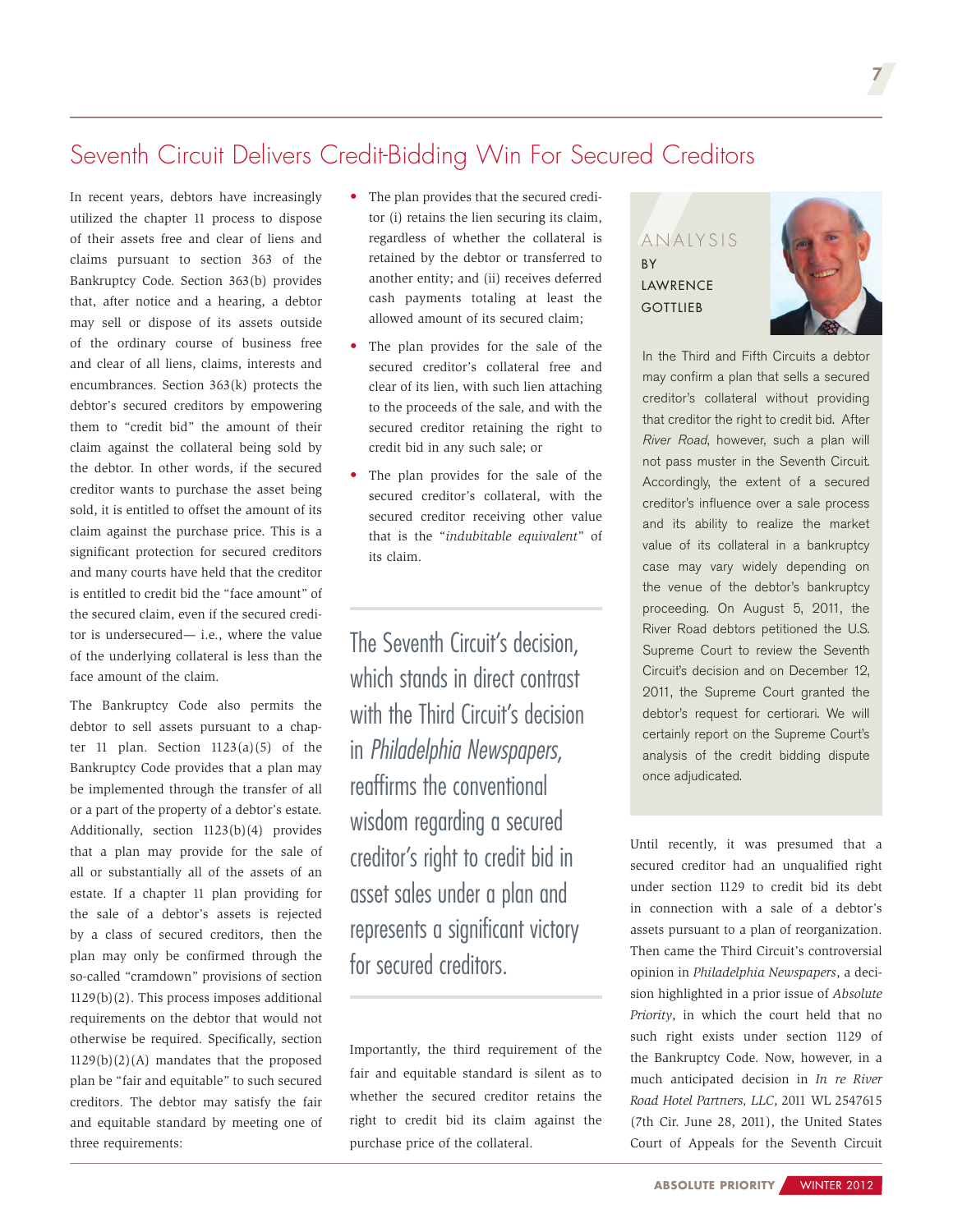has held that a plan of reorganization that provides for the sale of encumbered assets may *not* be confirmed over the objection of a debtor's secured creditor if the secured creditor was denied the right to credit bid at the auction of their collateral. The Seventh Circuit's decision, which stands in direct contrast with the Third Circuit's decision in *Philadelphia Newspapers*, reaffirms the conventional wisdom regarding a secured creditor's right to credit bid in asset sales under a plan and represents a significant victory for secured creditors.

In *Philadelphia Newspapers*, the debtors filed a chapter 11 plan that provided for the sale of substantially all of the debtors' assets at a public auction, free and clear of liens. In an effort to ensure that the assets would be sold to the debtors' preferred buyer, the bidding procedures for the auction provided that no holder of a lien on any asset of the debtors would be permitted to credit bid because the sale was being conducted under section 1123(a) and (b) of the Bankruptcy Code, and not section 363 of the Bankruptcy Code. On appeal, the Third Circuit held, in a 2-1 decision, that the sale through a plan without allowing credit bidding was permissible. The court held that the disjunctive "or" in section 1129(b) (2)(A) of the Bankruptcy Code meant that a debtor had the option of satisfying any of the three requirements set forth above and could choose to proceed under the "indubitable equivalent" prong even if the sale of assets through a chapter 11 plan fell under the description set forth in the second prong. The court further concluded that its reading of section  $1129(b)(2)(A)$ was not inconsistent with Congressional intent because credit bidding and other protections provided to secured creditors under the Bankruptcy Code are not absolute, but subject to certain exceptions, and that a plan need not provide a secured creditor the right to credit bid in all situations.

In a lengthy dissent, Judge Thomas Ambro, a former bankruptcy practitioner, concluded that the fair and equitable requirements are

ambiguous and that more than one reading of the provision was reasonable. He reasoned that a fair interpretation of the Bankruptcy Code as a whole, and the legislative history of section 1129 in particular, support the conclusion that all chapter 11 asset sales free and clear of liens must be subject to the right of secured creditors to credit bid the value of their claim. In disagreeing with the majority's holding, Judge Ambro highlighted what he viewed as the practical consequences of the court's ruling, noting that the decision "frustrates the settled expectations for lenders' interests in bankruptcy" which were relied on by the lenders in the *Philadelphia Newspapers* case in extending credit to the debtors. Judge Ambro further predicted that the decision would lead to the systemic undervaluation of collateral property in future asset sales conducted without credit bidding, which in turn could reduce the amount of secured creditor recoveries and depress the trading value of distressed debt.

The *River Road* decision involved two sets of similarly situated bankruptcies, one by River Road Hotel Partners, LLC and River Road Expansion Partners, LLC, the owners of a hotel near O'Hare airport in Chicago, and the other by RadLAX Gateway Hotel, LLC and RadLAX Gateway Deck, LLC, the owners of a hotel near LAX airport in Los Angeles. The construction of the hotels was financed by, among other things, secured loans of approximately \$155 million and \$142 million respectively, with Amalgamated Bank serving as the administrative agent for both loans. Subsequent to their construction, both hotels required additional financing to maintain operations. Unable to obtain such funding, the hotels filed for bankruptcy in August 2009. In June 2010, both hotels filed plans of reorganization that provided for the sale of substantially all of their assets. Each hotel had a stalking horse bidder who was offering significantly less than the amount of the secured creditor's respective claims. Importantly, the bidding procedures governing each sale did

not allow the secured creditors to credit bid their secured debt in connection with the sale. Amalgamated Bank, on behalf of both sets of secured lenders, objected to both reorganization plans on the grounds that a plan could not be confirmed over the objection of a secured creditor where the plan provides for the sale of such collateral without empowering the secured creditor to credit bid. The bankruptcy court agreed with the lenders, holding that the plan needed to provide the secured creditors with the right to credit bid. The debtors appealed, and the issue was certified for direct review by the Seventh Circuit.

The Seventh Circuit affirmed the bankruptcy court's determination that the hotels' plans could not be confirmed over the objections of secured creditors because the plans did not satisfy the "fair and equitable" standard, holding that the Bankruptcy Code requires that such so-called "cramdown" plans that contemplate selling encumbered assets free and clear of liens at an auction must provide secured creditors with the right to credit bid. In so ruling, the Seventh Circuit rejected the debtors' argument that the plain language of section  $1129(b)(2)(A)$ , which is written in the disjunctive, permits a court to approve a cramdown plan that does not empower a secured creditor to credit bid pursuant to subsection (iii)'s requirement of providing the "indubitable equivalent." Instead, the court found that section  $1129(b)(2)(A)$  does not have only one plain meaning, and applied principles of statutory construction to ultimately determine that the better interpretation of that section would not permit confirmation of the hotels' proposed plan under the "indubitable equivalent" prong. The Seventh Circuit found that the "infinitely more plausible" interpretation of section  $1129(b)(2)(A)$  is that plans that provide for a sale of assets must be judged for fairness under subsection (ii), which provides secured lenders with the unqualified right to credit in connection with the sale of their collateral. The court cited Judge Ambro's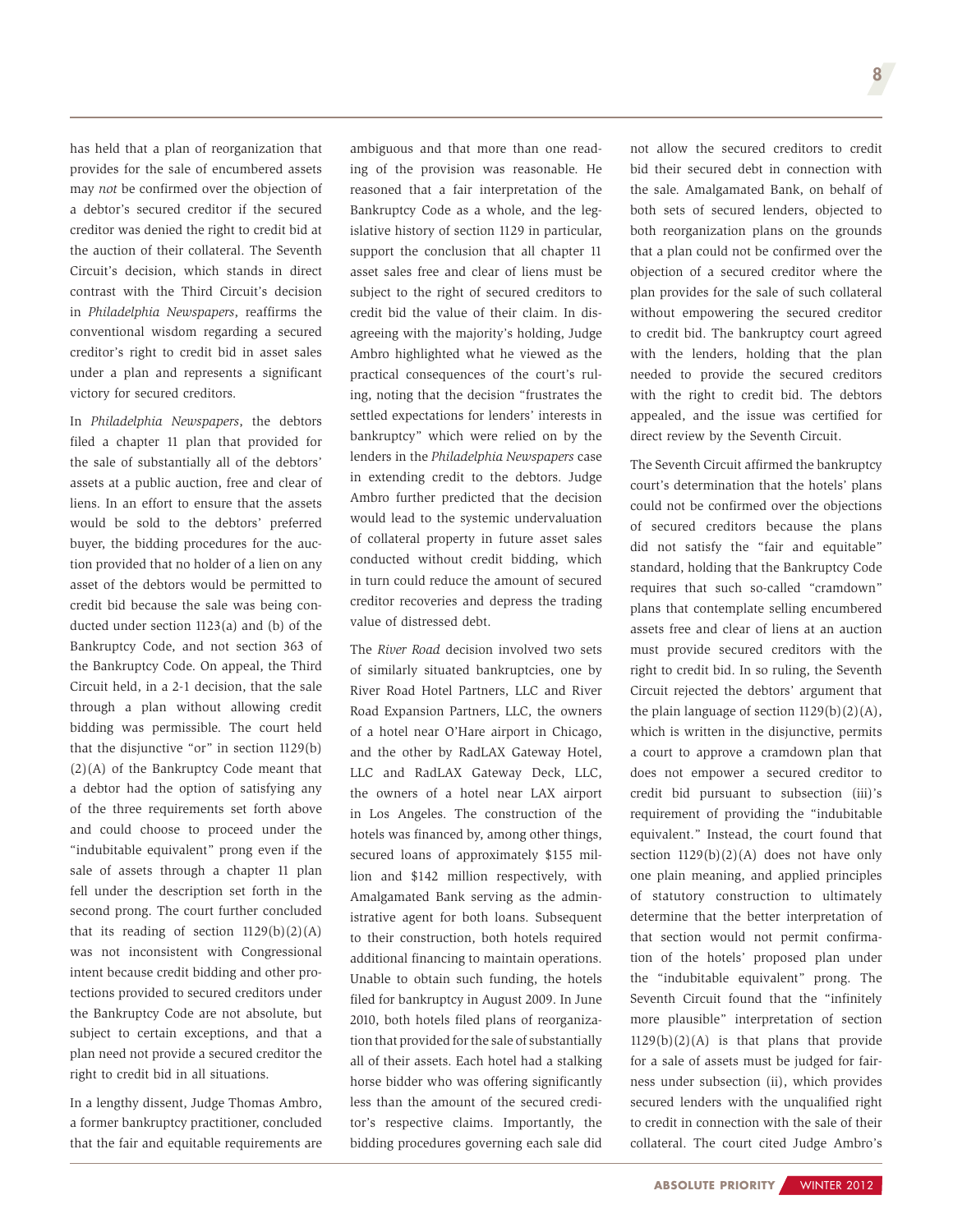<span id="page-8-0"></span>dissent in *Philadelphia Newspapers* extensively and approvingly, and noted that auctions conducted pursuant to a plan that denied secured creditors the right to credit bid lacked a crucial check against undervaluation of the assets for sale, which could lead to an increased risk that the winning bid could fail to provide the lenders with the current market value of their collateral. *See* 2011 WL 2547615 at \*20. •

## PRE S S

**[Ronald Sussman](http://www.cooley.com/rsussman)**, a partner in Cooley's Bankruptcy & Restructuring practice group, was elected president of the Turnaround Management Association.

**»** *Cooley articles, press releases and previous issues of Absolute Priority can be viewed at: [www.cooley.com/news.](http://www.cooley.com/news)*

#### **ONLINE**

#### **IN THE (RED)**

**»** *To keep informed on regular updates in the bankruptcy sector, you can check* **In The (Red): The Business Bankruptcy Blog***, authored by Robert Eisenbach. To read In The Red, visit: www[.bankruptcy.cooley.com.](http://www.bankruptcy.cooley.com/)*

## SDNY Bankruptcy Court Awards Default Rate Postpetition Interest To Secured Lender In *General Growth Case*

In a recent decision issued in the *General Growth* case, *In re General Growth Properties, Inc., et al.*, 09-11977 (ALG), 451 B.R. 323 (Bankr. S.D.N.Y. June 16, 2011), Honorable Judge Allan L. Gropper of the Bankruptcy Court for the Southern District of New York held that a secured lender is entitled to postpetition interest on its claim at the contract default rate from the date of the bankruptcy filing through the effective date of the plan of reorganization. *Id*. at 331.

In the *General Growth* case, the Common Retirement Fund (the "Fund") made a \$254 million loan to GGP Limited Partnership ("GGP") in connection with GGP's purchase of a 50% interest in a joint venture that is the indirect owner of twelve shopping centers or malls. The promissory note executed by GGP was secured by a pledge of its shares in the joint venture, and provides that the commencement of a voluntary chapter 11 case by GGP would constitute an automatic event of default without any requirement that the Fund call the default by providing notice to any party. Upon GGP's April 16, 2009 bankruptcy filing, the Fund argued that an event of default had occurred notwithstanding the fact that the note was not in default prior to the bankruptcy. *Id*. at 324-25.

Under the chapter 11 plan, GGP proposed to cure the default on the Note by reinstating the principal amount of the debt and paying any outstanding interest due to the Fund at the *non-default* rate of 5.95%." *Id*. at 325. The Fund objected claiming that GGP incorrectly assumed that the non-default rate is sufficient and did not account for the fees and expenses incurred by the Fund. The parties agreed to defer the objection until after GGP's emergence from bankruptcy, and on the effective date of the plan of reorganization, GGP reinstated the Note

ANALYSIS BY **RICHARD** [Kanowitz](http://www.cooley.com/rkanowitz)



The *General Growth* decision appropriately limits its holding to those cases in which the debtor's solvency and ability to pay its unsecured creditors is not threatened by payment of default rate interest to the lender.

and paid cash to the Fund to compensate it at the non-default interest rate from the petition date through the effective date plus professional fees. The parties did not dispute that GGP is and was "highly solvent." *Id*.

Judge Gropper explained that section 502(b)(2) of the Bankruptcy Code generally disallows post-petition interest because the delay of the case is "delay necessitated by law if the courts are properly to preserve the estate for the benefit of all interests involved." *Id*. at 326. However, there are two exceptions to this general rule, one provided by section 506 of the Bankruptcy Code and one created by the courts. *Id*.

Section 506(b) of the Bankruptcy Code provides that "[t]o the extent that an allowed secured claim is secured by property the value of which…is greater than the amount of such claim, there shall be allowed to the holder of such claim, interest on such claim, any reasonable fees, costs, or charges provided for under the agreement…under which such claim arose." 11 U.S.C. 506(b). In addition, the courts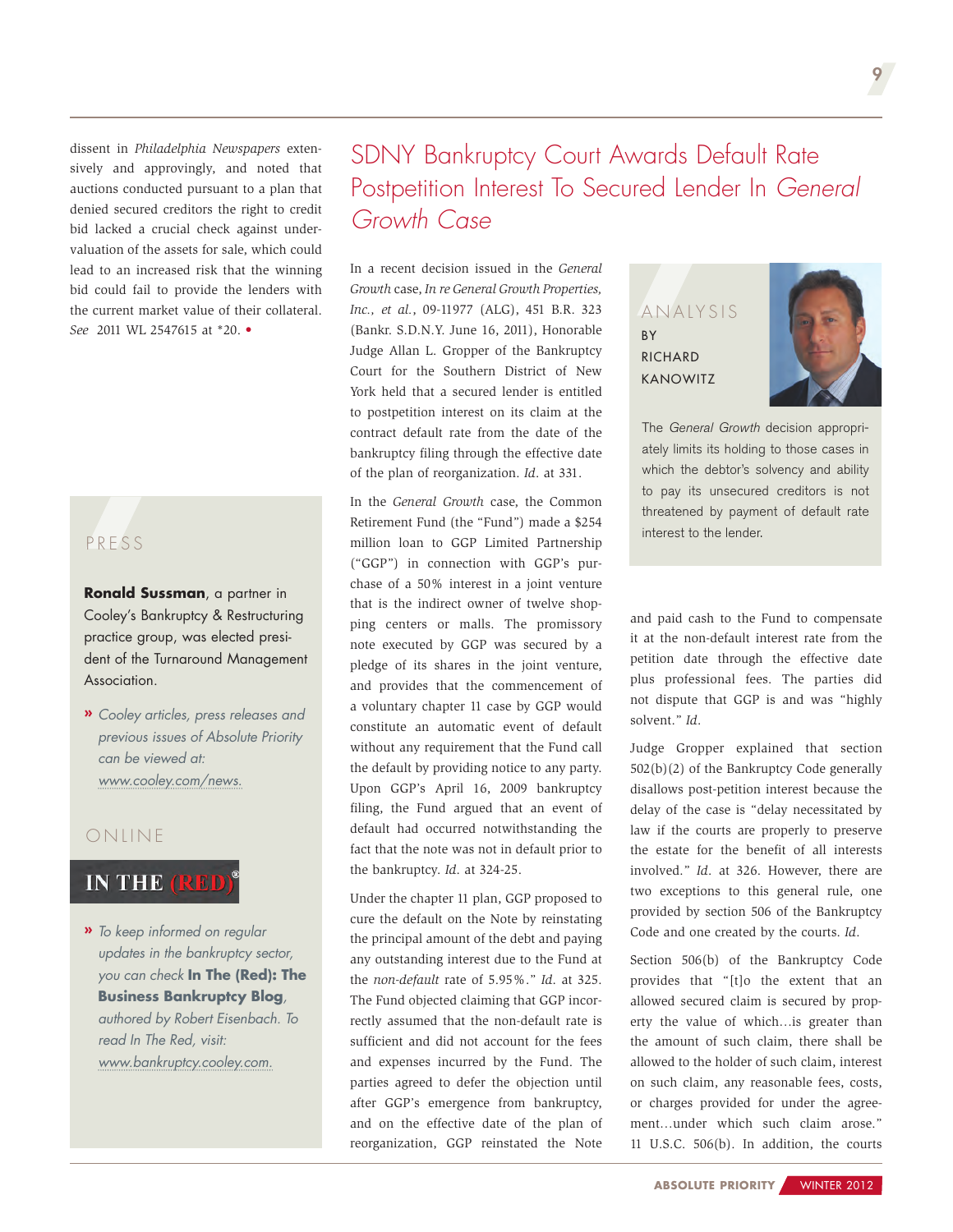The Court recalled that, "[a]s the Second Circuit said many years ago in *Ruskin v. Griffith*, if creditors could not rely on the courts to enforce the default interest rate clauses, creditors would have to 'anticipate a possible loss in the value of the loan due to his debtor's bankruptcy or reorganization, [and a lender] would need to exact a higher uniform interest rate for the full life of the loan' unnecessarily increasing the cost of credit for all borrowers."



have created a second "exception to the disallowance of post-petition interest based on the principle that before there is a return to equity in a reorganization case, creditors should receive interest as compensation for the delay of the bankruptcy process." *In re General Growth Properties, Inc.*, 451 B.R. at 326. GGP argued that under Section 1124 of the Bankruptcy Code—which "permits a debtor to reinstate debt in connection with confirmation of a Plan by curing any existing defaults and reinstating the maturity of the debt, without altering the legal, equitable or contractual rights of the debt holder"—cure and reinstatement erase the effects of default, including the right to the default rate of interest. *Id.* at 327.

Over objection by GGP and relying on *Ruskin v. Griffith*, 269 F.2d 827 (2d Cir. 1959) *cert. denied* 361 U.S. 947 (1960), the Court held that the Fund was entitled to the default rate of interest from the filing date through the effective date. Judge Gropper reasoned that in *Ruskin*, the Second Circuit enunciated the requirement that solvent debtors must pay default rate interest in order to reinstate debt, absent factors that would make such payment inequitable. In the instant case, Judge Gropper found none of the factors justifying the nullification of the default rate interest to be present. Specifically, Judge Gropper noted that GGP stipulated that, as a stand-alone rate, the default rate was not a penalty, GGP did not allege any misconduct by the Fund and payment of default interest would neither inflict harm on unsecured creditors nor impair GGP's fresh start given its considerable solvency upon emergence. *Id.* at 328.

The Court recalled that, "[a]s the Second Circuit said many years ago in *Ruskin v. Griffith*, if creditors could not rely on the courts to enforce the default interest rate clauses, creditors would have to 'anticipate a possible loss in the value of the loan due to his debtor's bankruptcy or reorganization, [and a lender] would need to exact a higher uniform interest rate for the full life of the loan' unnecessarily increasing the

cost of credit for all borrowers." *Id.* (quoting *Ruskin*, 269 F.2d at 832) (alterations in original). The Court also looked to section 1123(d) of the Bankruptcy, finding that "§ 1123(d) certainly does not preclude the payment of default interest – under the facts of this case, § 1123(d) points to its payment 'in accordance with the underlying agreement and applicable nonbankruptcy law.'" *Id.* at 327 (quoting 11 U.S.C. § 1123(d)).

Finally, in rebutting arguments made by GGP against the imposition of the default interest rate, the Court explained that the payment of the default rate of interest is consistent with section 506(b) of the Bankruptcy Code and that the automatic default upon bankruptcy provision of the note is not an invalid ipso facto clause that penalizes GGP for seeking chapter 11 relief. *In re General Growth Properties, Inc.*, 451 B.R. at 328. Rather, the Court explained that "such clauses are not per se invalid in the Second Circuit except where contained in an executory contract or unexpired lease," and the Note is not executory and not an unexpired lease. *Id.* at 330. •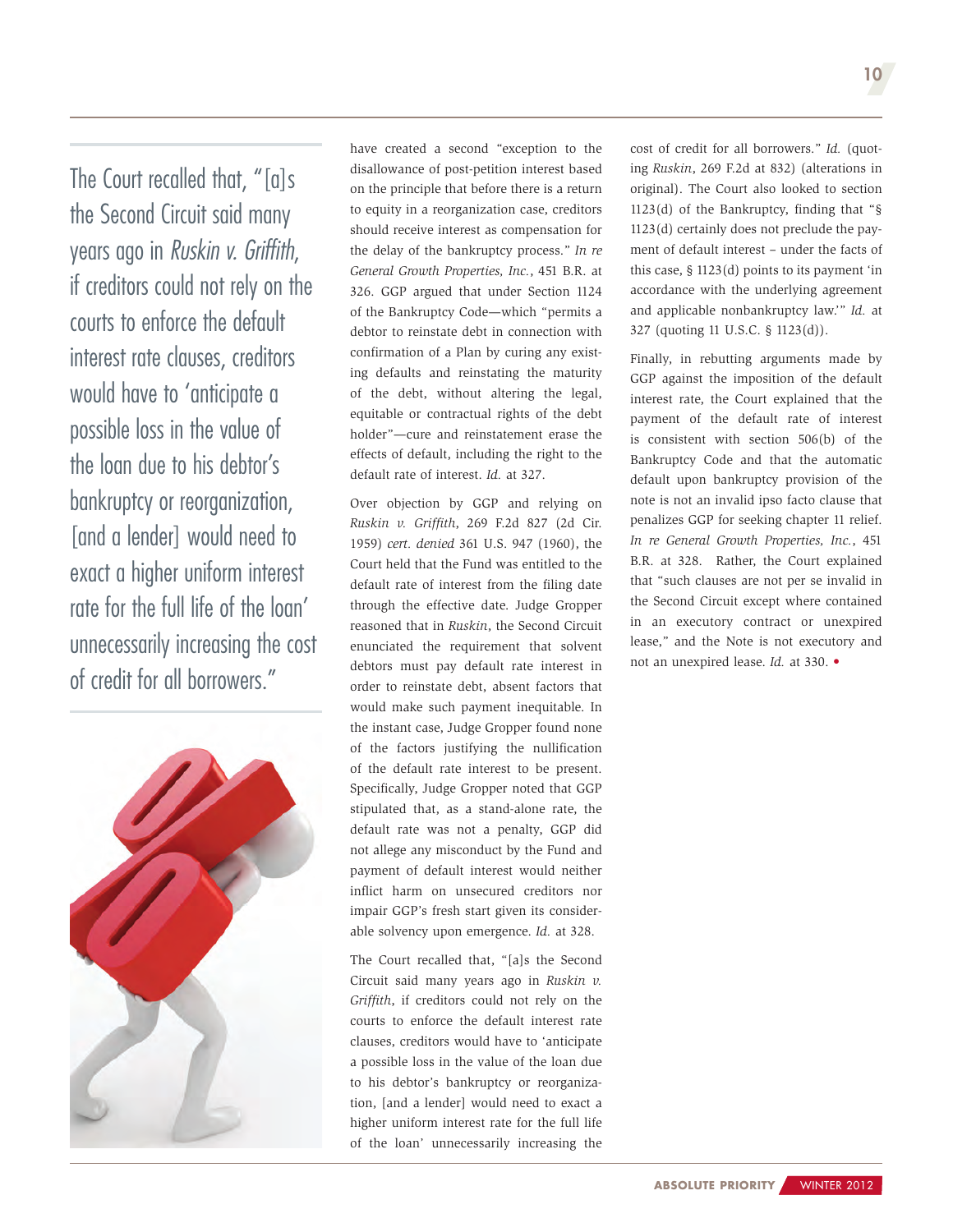## <span id="page-10-0"></span>Delaware Bankruptcy Court Sustains Recharacterization Claim

In a recent decision in *In re Friedman's, Inc.*, Case No. 08-10161 (Bankr. D. Del. July 12, 2011), Judge Sontchi of the Delaware Bankruptcy Court refused to dismiss recharacterization claims brought against certain of the Debtor's prepetition equity holders. Judge Sontchi's opinion provides a useful precedent for creditors' committees seeking to improve their recovery through actions seeking to recharacterize purported loans as equity contributions.

Recharacterization is a cause of action seeking to elevate form over substance where necessary to reclassify a purported debt transaction (giving rise to a claim) as a capital contribution (giving rise to an equity interest). For example, while a transaction may have been called a "loan" by the parties to the agreement, if the parties actually intended the transfer to be an equity investment, a bankruptcy court may recharacterize the transaction, thereby reclassifying the alleged claim as equity. Courts infer intent from (i) what the parties say in their contracts, (ii) what the parties do, and (iii) the economic reality of the underlying

However, those seeking to recharacterize a "debt" as equity frequently face an uphill battle, because the purported lender—often a sophisticated party, such as an investment or private equity fund—is typically careful to follow the legal formalities associated with the making of a loan.

transaction. Under the Bankruptcy Code, equity holders only receive a distribution after general unsecured creditors are paid in full; therefore, recharacterizing a claim as equity can have a significant impact on the return to general unsecured creditors by freeing up cash that would have otherwise been distributed to the purported claim holder.

As a result of this potential impact on unsecured creditors' recovery, debtors or creditors' committees can initiate litigation seeking to recharacterize a purported debt as equity, particularly where the "lender" was an insider of the debtor. However, those seeking to recharacterize a "debt" as equity frequently face an uphill battle, because the purported lender—often a sophisticated party, such as an investment or private equity fund—is typically careful to follow the legal formalities associated with the making of a loan. As a result, recharacterization claims brought in Delaware and New York sometimes fail to survive motions to dismiss. Nevertheless, Judge Sontchi's recent decision in *Friedman's* demonstrates that recharacterization claims against sophisticated parties can survive motions to dismiss under certain circumstances.

In July 2006, Friedman's, a large retail jewelry chain purchased Crescent, another retail jewelry chain, while Crescent was in bankruptcy. To fund its purchase of Crescent, Friedman's borrowed approximately \$22 million from its shareholders. All of Friedman's shareholders at the time of the transaction were parties to the financing, and each shareholder contributed an amount based on its percentage equity interest in Friedman's. The shareholders also agreed that they would contribute sufficient equity to Friedman's to enable Friedman's to acquire all of the preferred stock and common equity of Crescent. In return for providing the funding, Friedman's executed "unsecured promissory notes" in favor of each of the shareholders. The notes, which

ANALYSIS **BY** CATHY **HERSHCOPF** 



While Judge Sontchi's use of a multi-factor test to determine whether to recharacterize a transaction is not unusual, the decision is notable for Judge Sontchi's willingness to permit the recharacterization suit to continue despite the fact that the "notes" were issued pursuant to a sophisticated promissory note agreement with a fixed maturity date. The case is particularly helpful for creditors' committees because Delaware courts have previously dismissed recharacterization claims early in proceedings, an outcome that has become increasingly likely in the last two years as pleading standards have heightened in the wake of recent Supreme Court precedent.

were expressly subordinate to Friedman's secured lender, ostensibly paid interest at 8%; however, so long as Friedman's owed money to a certain secured lender, the interest would not be paid in cash, but would rather accrue and be added to the principal amount of the notes. During the year following Friedman's purchase of Crescent, Friedman's obtained a substantial tax refund which could have been used to pay the interest owing under the notes in cash, but wasn't. Ultimately, no interest was ever paid on the notes.

In 2008, Friedman's filed for bankruptcy and in June 2009 Friedman's filed a complaint objecting to the general unsecured claims of certain of its prepetition equity holders and seeking to recharacterize those claims as equity. On July 12, 2011, Judge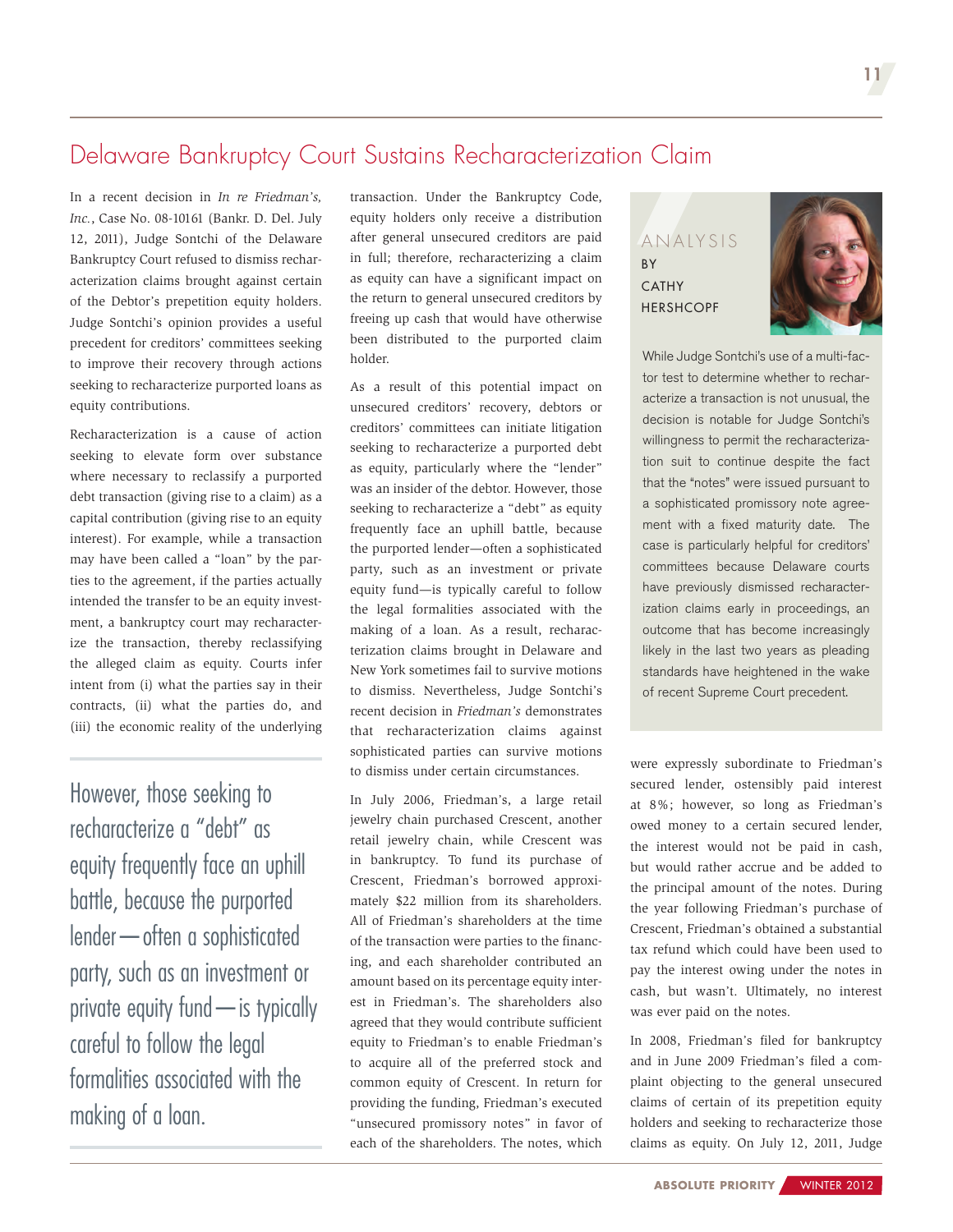Sontchi refused to dismiss the suit, finding that Friedman's had made facially plausible allegations supporting recharacterization. Judge Sontchi reached this decision by applying a multi-factor test to determine the parties' intentions. Those factors, and their application, include:

- 1) Names Given to the Instruments, if any, Evidencing the Indebtedness. Judge Sontchi concluded that because (i) the monies were provided for a "Subordinated Promissory Note Due December 9, 2010" and (ii) the governing agreements stated that the infusion would be made as an "unsecured subordinated loan", this factor weighed in favor of characterizing the defendants' claims as debt.
- 2) Presence or Absence of a Fixed Maturity Date and Schedule of Payments. While the notes here were payable after four years, Friedman's was not required to make any principal payments during those four years, so Judge Sontchi found that this factor neither weighed in favor of characterizing the notes as equity or debt.
- 3) No Fixed Rate of Interest and Interest Payments. While the notes had an interest rate of 8% per year, the Court decided that this factor cut in favor of characterizing the notes as equity because (i) accrued interest was added to the principal amount of the notes, (ii) the interest rate was below prime, and (iii) the tax refund was not used to pay the interest then owing.
- 4) Repayment Dependent on Success. This factor was held to weigh in favor of characterizing the notes as equity because (i) the complaint alleged that the defendants' expectation of repayment depended solely on the success of Friedman's business and (ii) there were no allegations that the notes could be paid from anything other than Friedman's earnings (as the tax refund

was insufficient to pay off the principal of the notes).

- 5) Inadequacy of Capitalization. The Court held that this factor weighed in favor of characterizing the notes as equity because the Complaint alleged that Friedman's was undercapitalized after it issued the notes to finance the purchase of Crescent.
- 6) Identity of Interests Between Creditor and Stockholder. Because the complaint alleged an exact correlation between the equity holders' ownership interests in Friedman's and their proportionate share of the "loan" used to finance the purchase of Crescent, this factor was held to strongly weigh in favor of characterizing the notes as equity.
- 7) Security, if any, for the Advances. Judge Sontchi concluded that this factor weighed in favor of characterizing the notes as equity because the notes were unsecured.
- 8) Ability to Obtain Financing from Outstanding Lending Institutions. The Court held that this factor did not weigh in favor of characterizing the notes as equity or debt because there were no allegations in the complaint regarding alternative sources of financing.
- 9) Extent to Which the Advances were Subordinated to the Claim of Outside Creditors. The notes were subordinate to Friedman's secured debt, but purportedly on par with trade and other general unsecured debt. As the notes provided for a right to payment above other interests, this factor was held to weigh in favor of characterizing the notes as debt.
- 10) Extent to Which the Advances Were Used to Acquire Capital Assets. The notes were issued to finance the purchase of Crescent; therefore, Judge Sontchi found that this factor weighed

in favor of characterizing the notes as equity.

- 11) Presence or Absence of a Sinking Fund. This factor was held to weigh in favor of characterizing the notes as equity because the Complaint alleged that there was no sinking fund and that the repayment of the notes depended solely on the success of Friedman's.
- 12) Presence or Absence of Voting Rights. As the notes did not provide any right to vote, the Court held that this factor weighed in favor of characterizing the notes as debt.

Judge Sontchi recognized that the majority of the foregoing factors weighed in favor of characterizing the notes as equity, and used this analysis as part of a "common sense" evaluation of the facts and circumstances surrounding the transaction. Ultimately, Judge Sontchi concluded that Friedman's had alleged sufficiently plausible facts to overcome the motions to dismiss (although he noted that the defendants' arguments may ultimately prevail regarding intent). •

12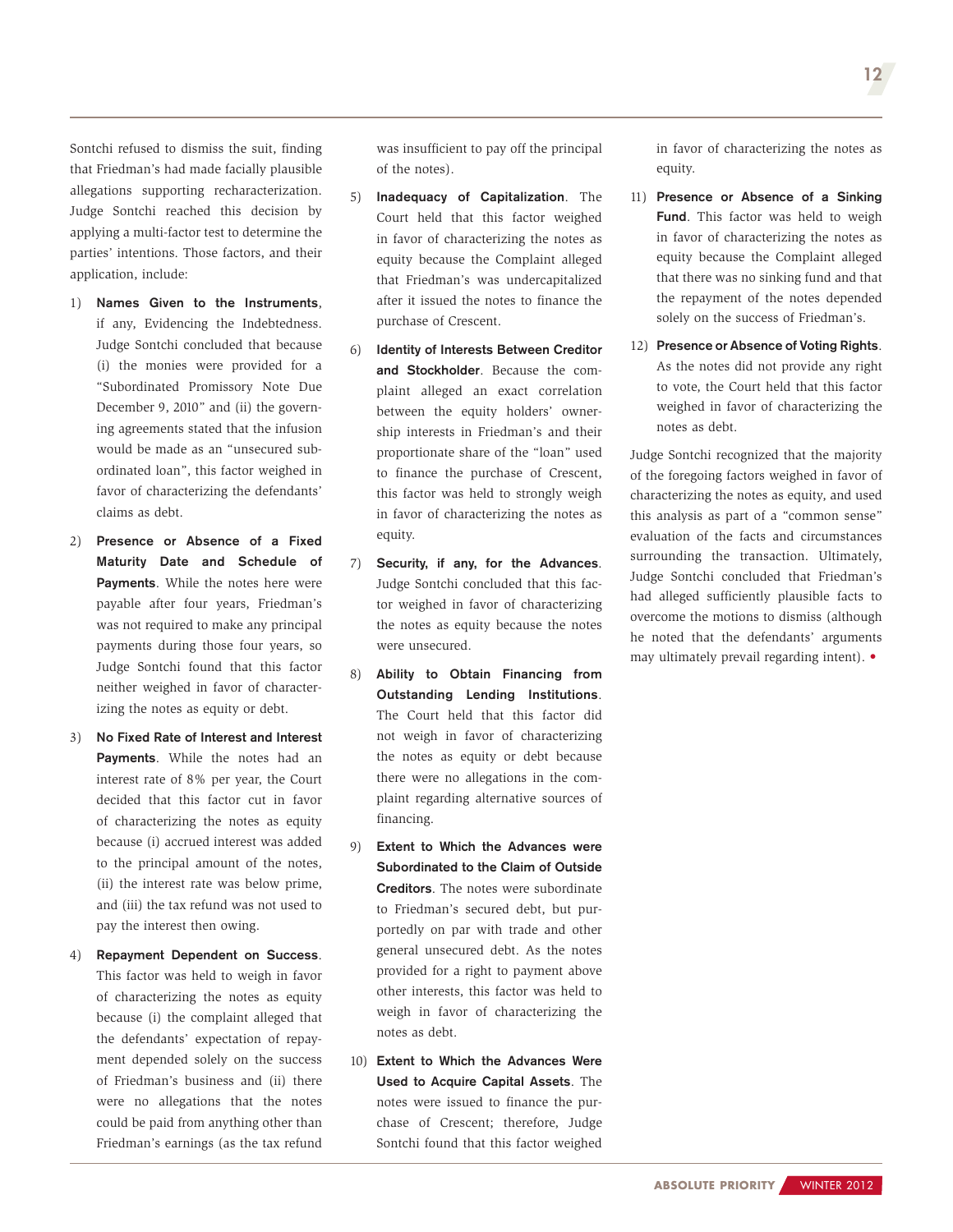## <span id="page-12-0"></span>Third Circuit Grants Administrative Expense Priority To Pension Plan Withdrawal Liability Allocable To Postpetition Period

In a case of first impression, the Third Circuit, in *In re Marcal Paper Mills Inc.*, agreed with the District Court for the District of New Jersey and held that multiemployer pension plan withdrawal liability should be apportioned between pre- and postpetition time periods and that the postpetition portion should be classified as an administrative expense, thus having priority over the claims of general unsecured creditors. See 2011 U.S. App. LEXIS 12109 (2011). This decision adds a key cost consideration that must be factored in to a potential debtor's chapter 11 strategy.

Marcal Paper Mills, Inc., a manufacturer of paper products, operated a fleet of trucks to distribute its products. The truck drivers employed by Marcal were members of a union and over the years had entered into a series of collective bargaining agreements ("CBAs") with Marcal. As part of the CBAs, Marcal was required to participate in the Trucking Employees of North Jersey Welfare/Pension Fund – a multiemployer defined benefit pension fund. When Marcal filed for chapter 11, it continued its operations as a debtor-in-possession and chose to continue employing the members of the union. Those employees accrued pension credits and other corresponding benefits under the continuing CBA and Marcal was required to satisfy its pension fund obligations, including making contributions to the pension fund on behalf of the covered employees. Marcal continued to make contributions to the fund until May 30, 2008, when its assets were sold to Marcal Paper Mills, LLC (the "Purchaser"). The Purchaser ceased employing the union employees as of the purchase date, thus triggering the pension fund's withdrawal liability claim at issue in the case.

The Employee Retirement Income Security Act ("ERISA"), as amended by the Multiemployer Pension Plan Amendments

Act ("MPPAA"), regulates multiemployer defined benefit pension plans, such as the plan covering Marcal's union employees. A defined benefit plan is a pension plan under which an employee receives a set monthly amount upon retirement for his or her life, with the benefit amount typically based upon the participant's wages and length of service. The assets held by these plans are used to pay such benefits to the covered employees. The plan assets include the employer's continuing contributions and the income expected to be earned on

The Court observed that by treating the postpetition portion of the withdrawal liability as an administrative expense, Congress' objectives in passing the MPPAA are fulfilled.

plan investments. Withdrawal liability is imposed on employers when they withdraw from the plan earlier than anticipated. The MPPAA provides that if an employer withdraws from a multiemployer plan, then the employer is liable for its proportionate share of the unfunded vested benefits. The pension fund covering the Marcal union employees asserted that the cessation of employment by the Purchaser constituted a complete and early withdrawal from the pension fund under ERISA and assessed the debtor with \$5,890,128 in total withdrawal liability.

The Court found that apportioning the claim between pre- and postpetition periods and treating the postpetition amount as an administrative claim was commensurate

#### ANALYSIS BY **JEFFREY COHEN**



The Third Circuit's ruling adds an important factor to be considered when formulating a potential debtor's chapter 11 strategy and is generally consistent with the so-called "proration" approach to administrative expense treatment applied by the Third Circuit. Notably, the Third Circuit's ruling runs counter to the Second Circuit's position concerning the administrative expense entitlement of withdrawal liability, as set forth in *Trustees of the Amalgamated Insurance Fund v. McFarlin's Inc.*, 789 F.2d 98 (2d Cir. 1986). In the McFarlin's case, Jay Indyke of Cooley successfully argued that a debtor's withdrawal liability is a prepetition claim not entitled to administrative priority because the consideration supporting the liability is furnished prior to the commencement of the Chapter 11 case.

with the requirements and goals of the Bankruptcy Code. To qualify as an administrative expense under Section 503(b) of the Bankruptcy Code, an expense must: (i) arise from a postpetition transaction, (ii) be beneficial to the debtor-in-possession and its on-going business operations, and (iii) be an actual and necessary cost of preserving the estate. As the Court explained, these requirements balance the twin goals of the "continued functioning of the debtor-inpossession and preservation of the estate for downstream creditors."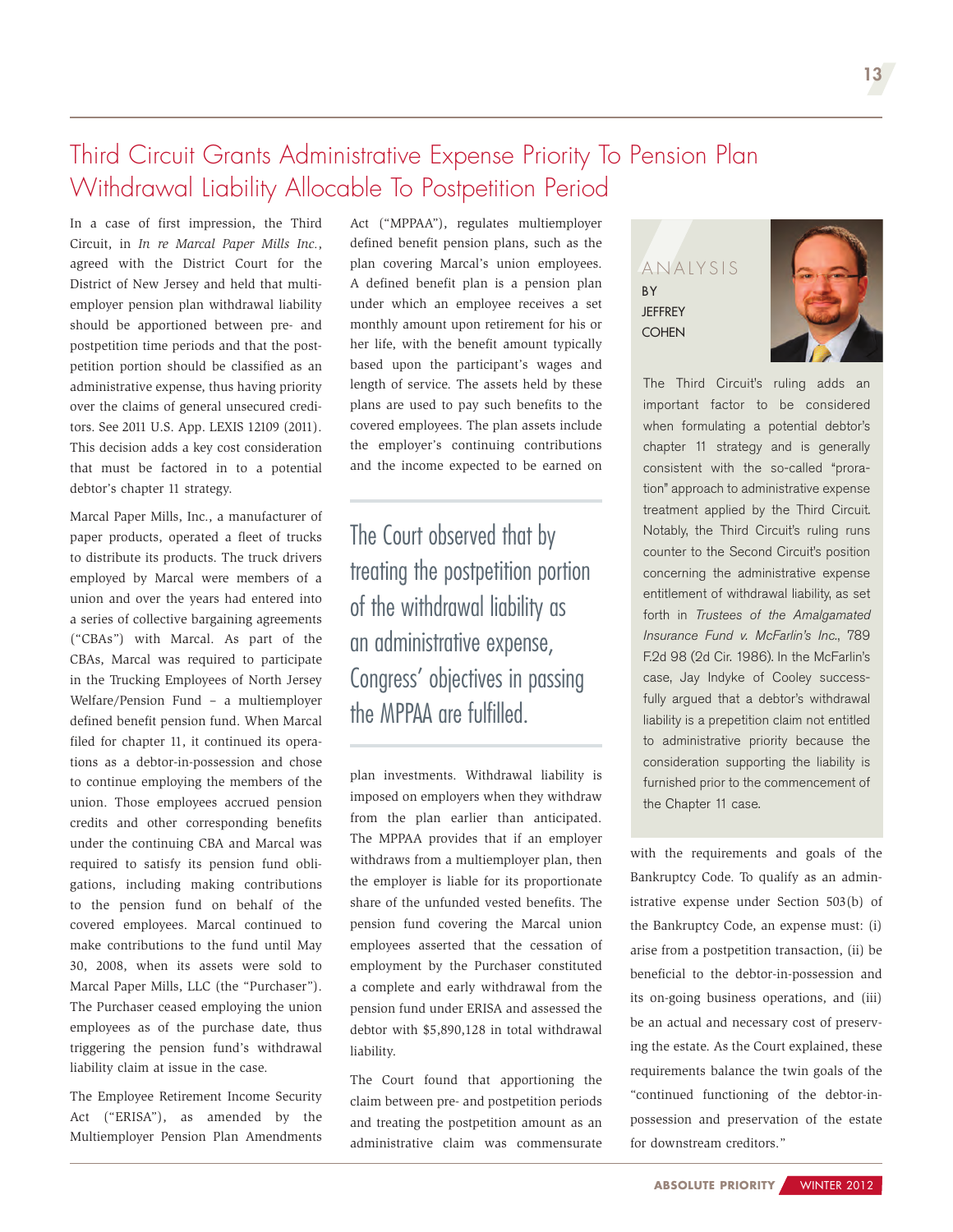<span id="page-13-0"></span>Applying this standard to the Marcal case, the Court found that the covered union employees were required to perform work postpetition necessary to support the debtor's on-going business and thus were "unquestionably conferring a benefit to the estate." In return, under the CBA and pension plan, the debtor promised to provide pension benefits in exchange for these postpetition services. The Court observed that by treating the postpetition portion of the withdrawal liability as an administrative expense, Congress' objectives in passing the MPPAA are fulfilled: "[i] f withdrawal liability…were automatically classified as a general unsecured claim, it would greatly undercut the purpose of the MPPAA to secure the finances of pension funds and prevent an employer's withdrawal from negatively affecting the plan and its employee beneficiaries." •

## South Carolina Bankruptcy Court Grants Directors and Officers Access To D&O Policy Proceeds

Directors and officers of companies that file for bankruptcy are often targets of litigation as shareholders, creditors, and other stakeholders seek to minimize the losses from their dealings with the debtor. In turn, those directors and officers will often try to obtain benefits under insurance policies previously purchased by the debtor that provide individual coverage for directors and officers. However, the debtor may have a property interest in the proceeds of such insurance policies, and, where that is the case, it is a violation of the automatic stay for directors and officers to access those proceeds without a court order (even if the insurance policy was originally purchased by the debtor to protect its directors and officers).

In recent years, courts have developed a framework for addressing whether the proceeds of an insurance policy that provides individual coverage for directors and officers are part of the estate, and, if so, whether directors and officers should be granted relief from the automatic stay to access the proceeds of those policies. Recently, on April 29, 2011, the United States Bankruptcy Court for the District of South Carolina issued a memorandum order in *In re Beach First National Bancshares, Inc.*, No. 10-03499-DD, that serves as a notable example of the growing consensus on these issues.

In *Beach First National*, the debtor owned an interest in a bank that was shut down

## Bankruptcy & Restructuring Event Calendar Winter 2012 Speaking Appearances

| Event                                                                         | Date/Location                         | Cooley Participant/Topic                                                                                      |
|-------------------------------------------------------------------------------|---------------------------------------|---------------------------------------------------------------------------------------------------------------|
| F&D Reports/Creditntell Presentation on Sears                                 | January 13, 2012<br>Webinar           | Jay R. Indyke                                                                                                 |
| Turnaround Management Association's Distressed<br><b>Investing Conference</b> | January 18-20, 2012<br>Las Vegas, NV  | Ronald Sussman<br>Jeffrey Cohen                                                                               |
| <b>ABCD Motor Credit Association</b>                                          | January 19, 2012<br>Tampa, FL         | Jay R. Indyke<br>TOPIC: "Cross-Border Insolvencies and other Credit<br>Executive Issues"                      |
| Cooley In-House Counsel MCLE Workshop                                         | January 26, 2012<br>San Francisco, CA | <b>Bob Eisenbach</b><br>TOPIC: "Bankruptcy Update"                                                            |
| CRF's Credit & Accounts Receivable Forum                                      | March 20, 2012<br>Marina del Rey, CA  | Lawrence Gottlieb<br>Jeffrey Cohen<br>TOPIC: "Where is Bankruptcy Headed and How Could It Be<br>Made Better?" |
| Turnaround Management Association's Spring<br>Conference                      | April 3-5, 2012<br>Atlanta, GA        | Ronald Sussman<br>Jay R. Indyke<br><b>TOPIC: "Capital Markets"</b>                                            |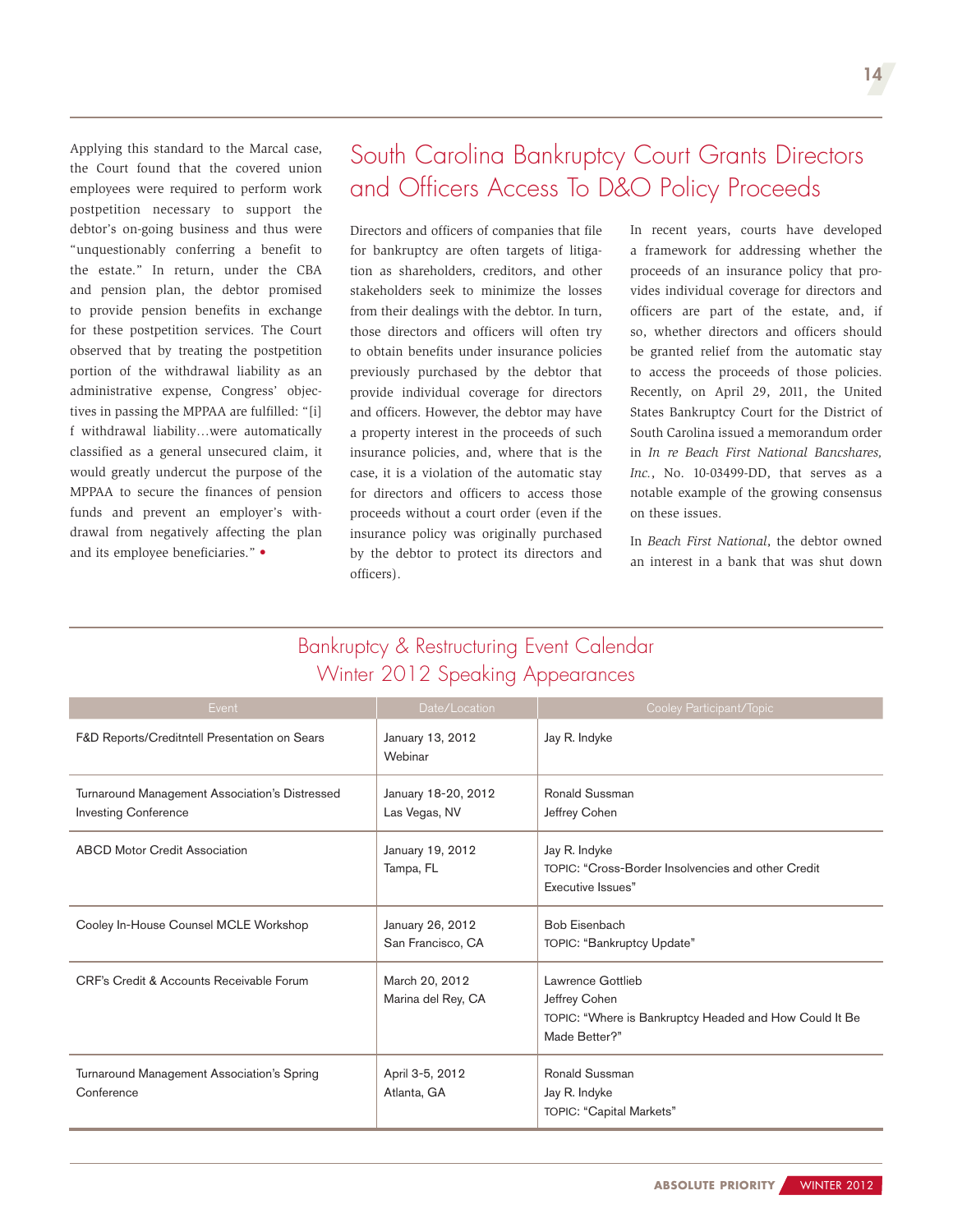The Court found that there was cause to lift the stay, and that the directors and officers should receive payment for their defense costs. The Court concluded that the debtor purchased the insurance policy in order to protect its directors and officers, who should not be prevented from accessing the proceeds of the policy "simply because [the] Debtor wishes to save the policy limit for any potential claims of its own."

by the FDIC in April 2010. As a result of the bank failure, certain of the debtor's directors and officers were sued for breach of fiduciary duty and negligence. The debtor had purchased an insurance policy which included the following coverage: directors and officers individual coverage, company indemnification coverage, company liability coverage, and investigative costs coverage. The policy was a "declining balance policy" (a type of policy also known as a "wasting policy" in which legal defense costs are paid out of the policy limits).

The Court in *Beach First National* recognized that while the majority of courts view insurance policies as property of the estate, there is less of a consensus on whether the proceeds of insurance policies are also part of the estate. Nevertheless, courts generally agree that a debtor must have a direct interest in the proceeds of an insurance policy in order for those proceeds to qualify as

property of the estate. As a result, where an insurance policy only provides direct coverage to directors and officers, the proceeds are not property of the estate.

More complicated issues arise where both the debtor and the directors and officers have direct interests in the proceeds of an insurance policy. In this situation, courts have developed a test, which was stated by the Court in *Beach First National* as follows: "the proceeds will be property of the estate if depletion of the proceeds would have an adverse effect on the estate to the extent the policy actually protects the estate's other assets from diminution." Furthermore, if a debtor's direct coverage is limited to indemnification coverage, then the policy proceeds are not property of the estate where "indemnification either has not occurred, is hypothetical, or speculative."

In *Beach First National*, the Court found that the debtor had an interest in the policy because the aggregate limit for each policy is allocated not only to individual coverage of directors and officers, but also for company indemnification, and, most importantly, company liability coverage. Moreover, because the policy is a declining balance policy, defense costs paid through the policy will reduce the amount available to pay any claims of the debtor; therefore, if the directors' and officers' legal defense costs exhaust the policy limit, the debtor could be forced to use other assets to satisfy potential claims.

However, just because the debtor has a direct interest in the policy proceeds (which are therefore property of the estate and protected by the automatic stay) does not mean that directors and officers will not have access to those proceeds. Under section 362(d)(1) of the Bankruptcy Code, a court can grant directors and officers relief from the automatic stay to access the policy proceeds "for cause." "Cause" is not defined in the Bankruptcy Code, and courts look at case-specific facts in order to determine whether sufficient cause exists to grant relief from the automatic stay.

### ANALYSIS **BY JAMES** [Beldner](http://www.cooley.com/jbeldner)



In reaching this decision, the Court in *First Beach National* followed similar decisions from courts in Delaware and New York. For the reasons discussed in *First Beach National,* Courts have become increasingly willing to lift the automatic stay to provide directors and officers with access to the proceeds of insurance policies bought for their benefit, even where those policies also provide direct coverage to the debtor.

Following a growing trend in decisions addressing matters like those at issue in Beach First National, the Court found that there was cause to lift the stay, and that the directors and officers should receive payment for their defense costs. The Court concluded that the debtor purchased the insurance policy in order to protect its directors and officers from personal liability and having to pay legal defense costs, and those same directors and officers should not be prevented from accessing the proceeds of the policy "simply because [the] Debtor wishes to save the policy limit for any potential claims of its own." The directors and officers bargained for and obtained a policy to protect them from liability arising from actions taken in their professional capacity, and the Court held that the policy should be used for its intended purpose. Therefore, the Court determined that there was sufficient cause to lift the stay and permit the directors and officers access to the policy. •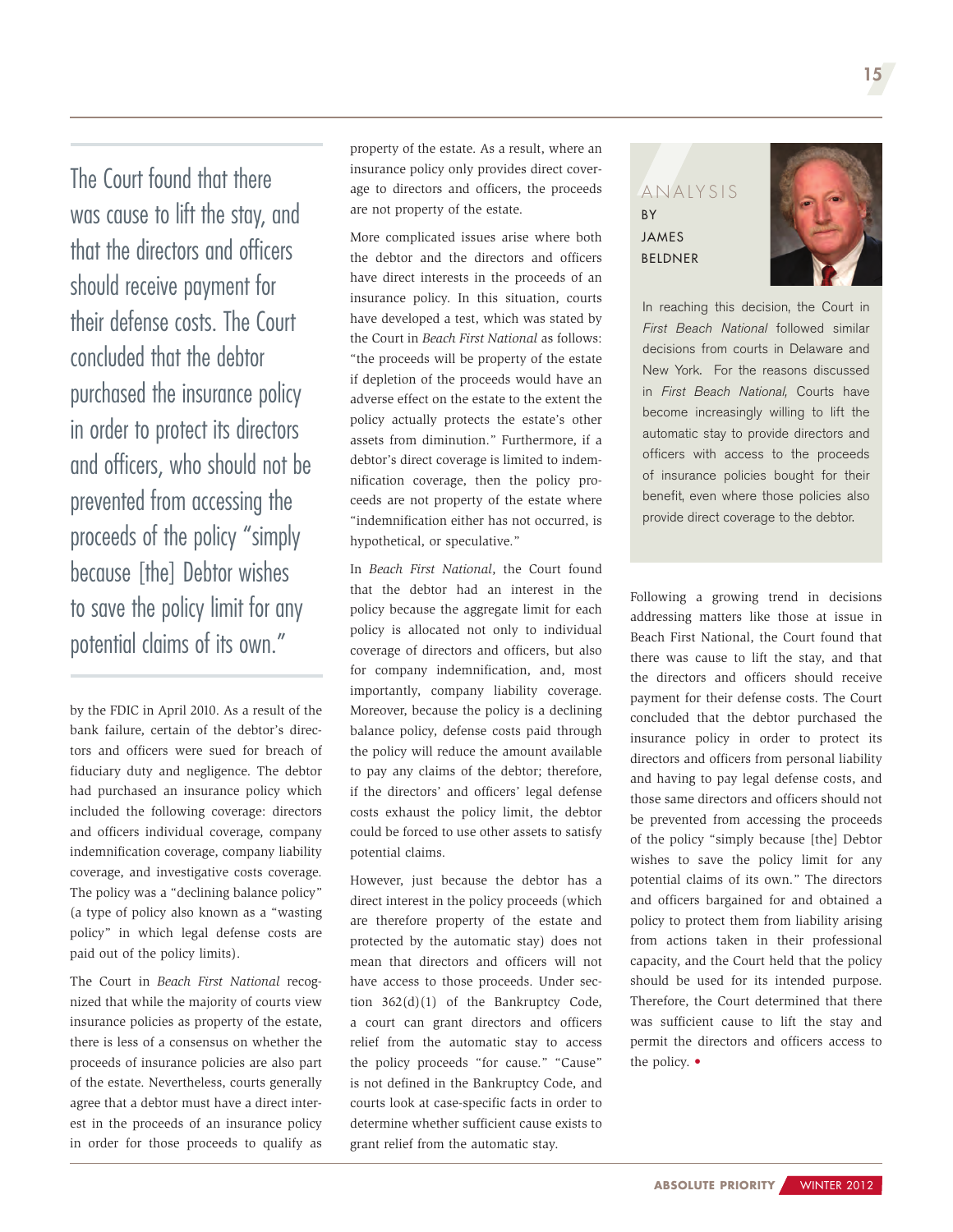## <span id="page-15-0"></span>Other Current Cooley Representations

| <b>CASE</b>                                                                                                                                         | <b>COOLEY REPRESENTATION</b>                | <b>RESULT</b>                                                                                                                                                                                                                                                                                                                                                                                                                         |
|-----------------------------------------------------------------------------------------------------------------------------------------------------|---------------------------------------------|---------------------------------------------------------------------------------------------------------------------------------------------------------------------------------------------------------------------------------------------------------------------------------------------------------------------------------------------------------------------------------------------------------------------------------------|
| In re Signature Styles, LLC, et al., Case<br>No. 11-11733 (Bankr. D. Del. 2011)                                                                     | Creditors' committee counsel                | Cooley successfully leveraged potential claims<br>against the debtors' equity holder and proposed<br>purchaser into a projected 8-10% distribution to<br>general unsecured creditors in a case where unse-<br>cured creditors would not otherwise receive a distri-<br>bution. The committee is currently promulgating a<br>joint liquidating plan with the debtors and expects to<br>make a distribution to creditors early in 2012. |
| In re Goldcoast Liquidating, LLC, et al.<br>f/k/a Claim Jumper Restaurants, Case<br>No. 10-12819 (Bankr. D. Del. 2010)                              | Creditors' committee counsel                | Cooley objected to the \$112-million-plus claim filed<br>by the debtors' subordinated noteholders and suc-<br>cessfully resolved the dispute in mediation.                                                                                                                                                                                                                                                                            |
| In re OTC Holding Corp., et al., Case No.<br>10-12636 (Bankr. D. Del. 2010)                                                                         | Creditors' committee counsel                | Cooley reconciled the unsecured claims asserted<br>against the debtors' estates. The estates are now<br>poised to make distributions to unsecured creditors<br>in short order.                                                                                                                                                                                                                                                        |
| In re Urban Brands et al. d/b/a Ashley<br>Stewart, Case No. 10-13005 (Bankr. D.<br>Del. 2010)                                                       | Creditors' committee counsel                | Cooley engaged in lengthy post-closing settlement<br>negotiations with the purchaser of the debtors'<br>assets regarding reconciliation of the purchase<br>price, the resolution of which will ensure the<br>prompt payment of section 503(b)(9) claims and<br>the preservation of value for unsecured creditors.                                                                                                                     |
| Blockbuster Inc., et al., Case No.<br>10-14997 (Bankr. S.D.N.Y. 2010)                                                                               | Creditors' committee counsel                | Cooley assisted the sale of the company as a<br>going-concern to DISH, which subsequently<br>assumed leases of more than half of Blockbuster's<br>3,000+ store locations.                                                                                                                                                                                                                                                             |
| In re Fortunoff Holdings, LLC, et al.,<br>Case No. 09-10497 (Bankr. S.D.N.Y.<br>2009)                                                               | Special counsel to the chapter<br>7 trustee | Cooley investigated the prepetition activities of the<br>company's officers and directors, the circumstances<br>surrounding the bankruptcy filing and subsequent<br>fast-track liquidation.                                                                                                                                                                                                                                           |
| Securities Investor Protection Corp. v.<br><b>Bernard L. Madoff Investment Securities.</b><br>LLC, Adv. Proc. No. 08-1789 (Bankr.<br>S.D.N.Y. 2008) | Defense Counsel                             | Ongoing legal advice to various foreign institutions<br>regarding potential claims by the Madoff trustee<br>and potential claims related to "feeder funds" that<br>invested in Madoff funds.                                                                                                                                                                                                                                          |
| In re Robb & Stucky Limited LLLP, Case<br>No. 11-02801 (Bankr. M.D. Fla. 2011)                                                                      | Creditors' committee counsel                | Cooley assisted the company in liquidating sub-<br>stantially all of its assets, and is currently assisting<br>in the wind-down of the estate in order to preserve<br>value for creditors.                                                                                                                                                                                                                                            |